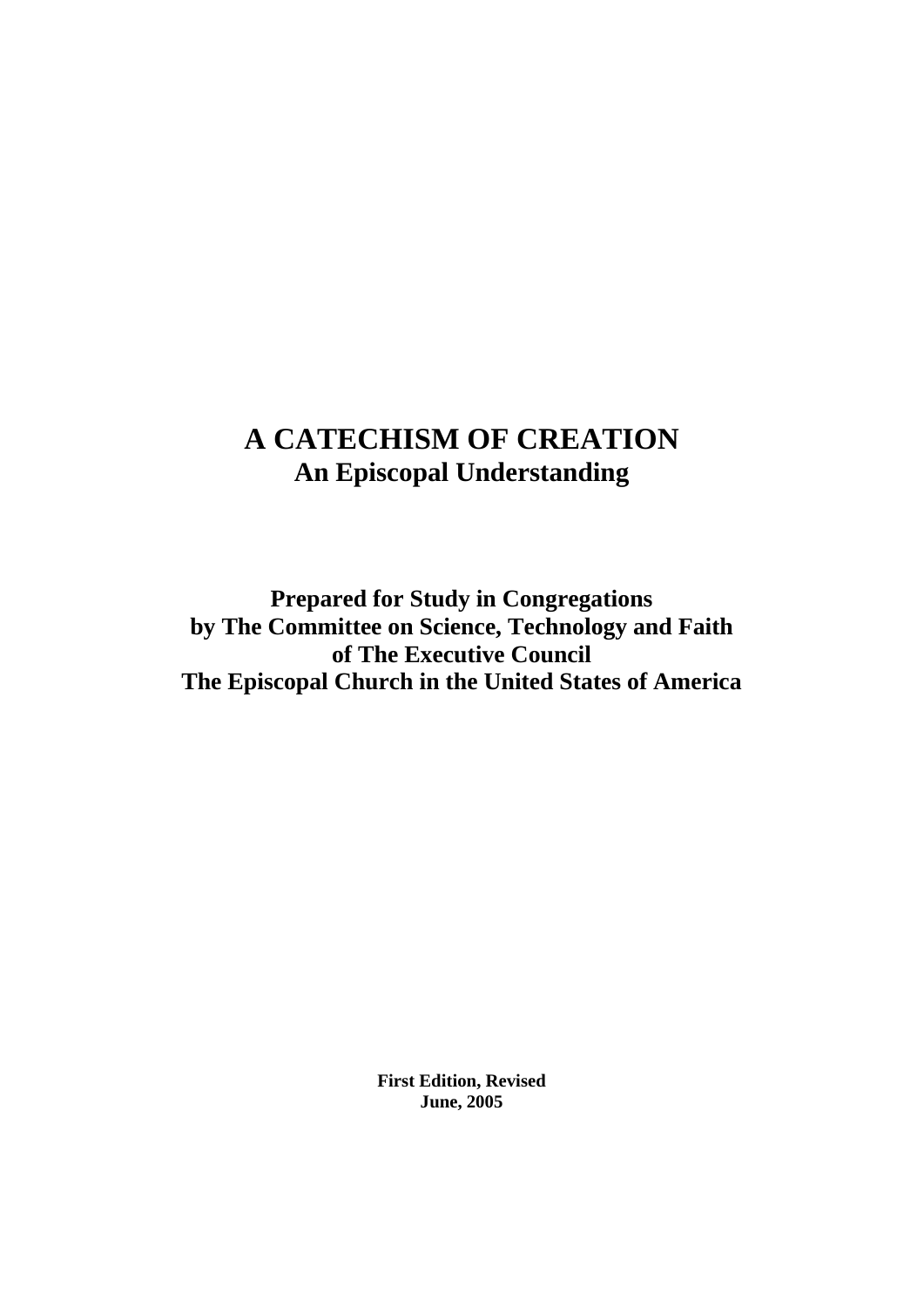The Catechism of Creation was initially prepared by the Subcommittee on Creation of the Committee on Science, Technology and Faith:

 Dr. Robert J. Schneider, Chair (Theology/Science and Religion Education) Dr. Sandra Michael (Reproduction/Genetics/Bioethics) The Rev. Barbara Smith-Moran, S.O.Sc. (Astronomy/Chemistry) Deacon Josephine Borgeson, Consultant (Biology/Science-Faith Education)

The entire Committee contributed to its present form: The Rev. Dr. Norman Faramelli (Chemical Engineering/Ethics) Dr. Neil James (Agricultural Science) Dr. James A. Jordan, Jr. (Computer Science & Technology) Dr. Paul Julienne (Physics) The Rev. Dr. Thomas Lindell, S.O.Sc. (Bioethics/Science & Theology) Dr. Sandra Michael Mr. John Miers (Disability Issues) The Rev. Canon Johnnie Ross (Biology/Environmental Science) Dr. Robert J. Schneider, Co-Chair The Rev. Barbara Smith-Moran, S.O.Sc., Co-Chair Dr. Stephen Stray (Infectious Diseases) Ms. Susan Youmans (Ecology)

The Executive Council received the Catechism at its June 13-16, 2005, meeting in Louisville, Kentucky. Resolution NAC 027/CIM 035, approved June 16, 2005, "commends to the Church the Catechism of Creation produced by the Committee on Science, Technology and Faith for study in parish education and faith formation classes, Episcopal schools, diocesan and parish workshops, vacation Bible programs, summer camps, retreats, and other programs"

An electronic version is available at www.episcopalchurch.org/science/.

Copyright © 2005. The Domestic and Foreign Missionary Society of the Protestant Episcopal Church in the United States of America. All rights reserved. Permission is granted to reproduce or link the electronic version of this document at www.episcopalchurch.org/science/ for personal, educational, and research use without charge and with attribution, provided that the contents are not altered in any way. Permission is required for all other reproduction including electronic re-publication or print duplication outside of fair use.

Cover: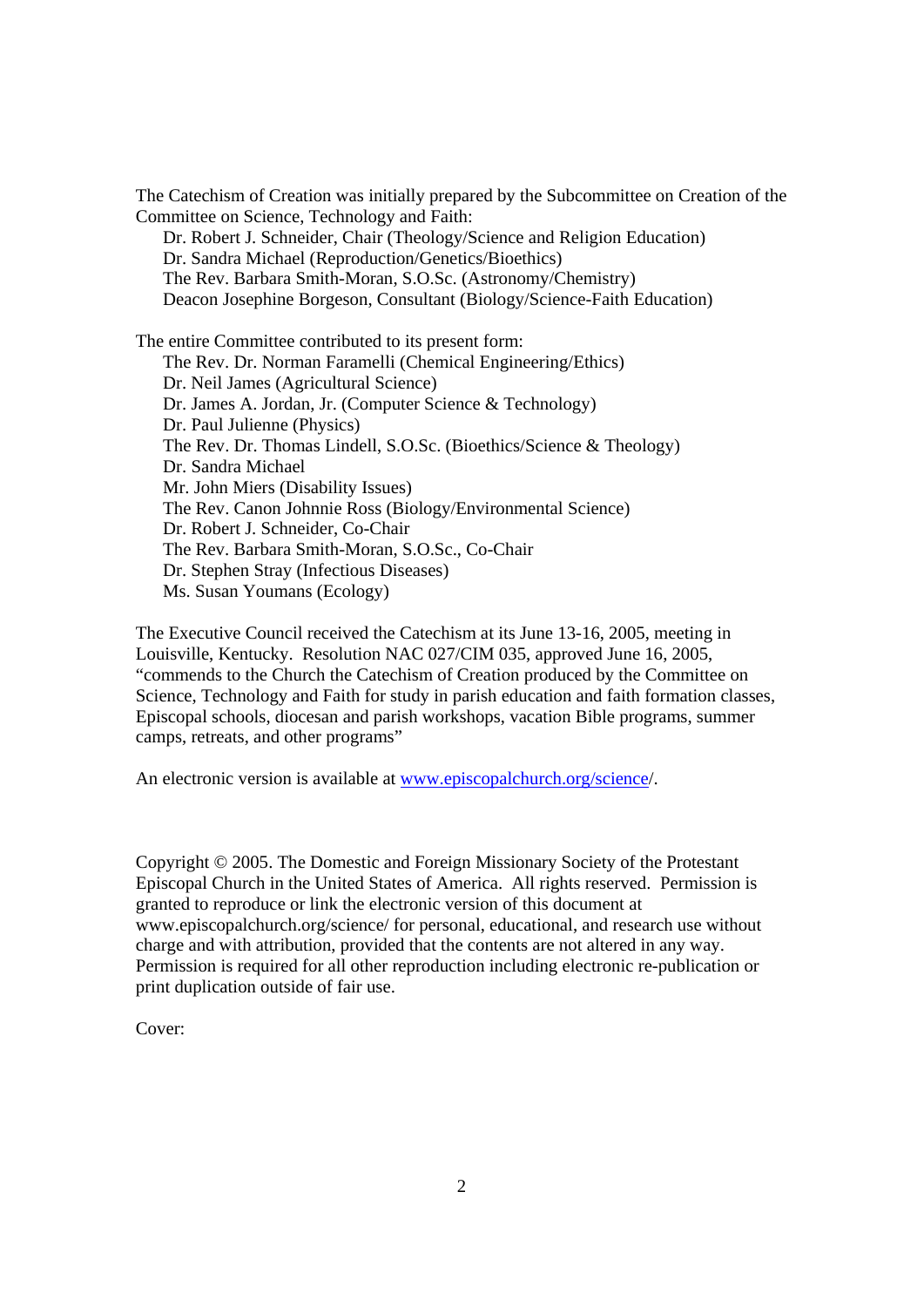## **INTRODUCTION**

The Catechism of Creation is written in a traditional question-and-answer format, like the "Outline of the Faith, or Catechism" in the *Book of Common Prayer*. Part I outlines the doctrine of creation, drawing upon the Bible and the theology of the early Church. Part II presents basic information about modern scientific discoveries and theories about the history of the universe and of life. It also gives examples showing how science has informed and inspired a new theological understanding of God's relationship to the creation. Finally, Part III presents the biblical basis for the church's commitment to an ethic of caring for creation, and suggests ways in which individuals and congregations might live out this ministry.

Two appendixes complement this edition. A Bibliography encourages further study of theological, scientific, and environmental topics presented in the Catechism. A Lectionary Guide for preachers, including both the Prayer Book Lectionary and the Revised Common Lectionary, keys biblical passages on creation to the Liturgical Year. Plans have been made to supplement the electronic version (www.episcopalchurch.org/science/) with study guides and materials containing more detailed information about terms and concepts in the Catechism.

The Committee on Science, Technology and Faith is pleased to offer this Catechism to the Church as part of its ministry of education. We hope it will help Episcopalians become better informed about fundamental elements of both Christian faith and modern science. We also hope that it will invite congregations to develop an intentional ministry of caring for creation in their own communities, and inspire them to incorporate celebration of the creation in common worship.

The Catechism of Creation may also serve as a resource for devotional purposes. It invites readers to enter into a richer and fuller relationship to and appreciation for God's magnificent creation, to celebrate it with thanksgiving, and to devote themselves to caring for it.

## **TABLE OF CONTENTS**

| <b>The Catechism of Creation</b>              |       |
|-----------------------------------------------|-------|
| I. Theology of Creation                       | p. 4  |
| II. Creation and Science                      | P. 8  |
| III. Caring for Creation                      | P. 16 |
| <b>Appendixes</b>                             |       |
| I. Select Bibliography                        | P. 20 |
| II. Preaching on Creation: A Lectionary Guide | P 27  |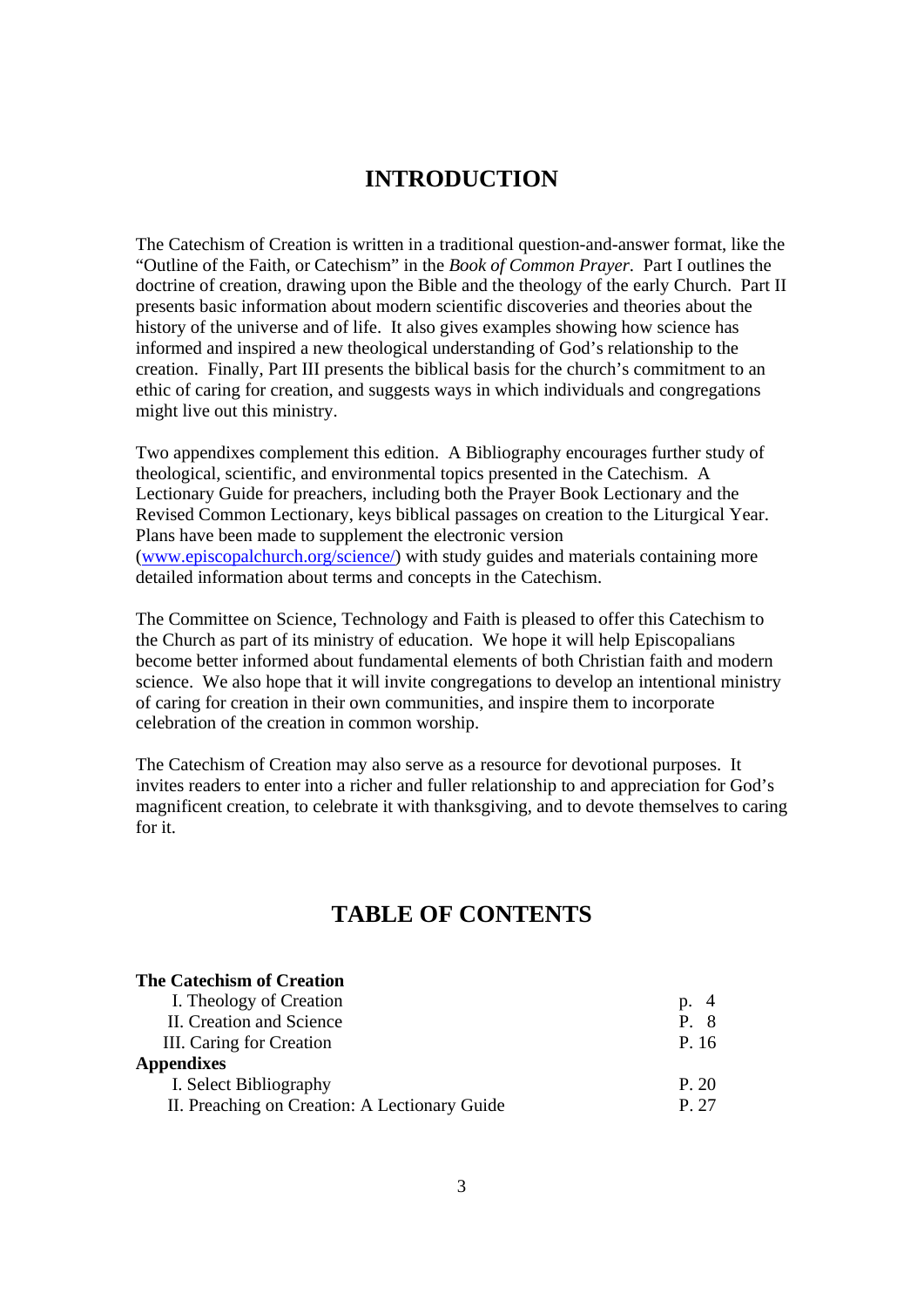# **Part I: Theology of Creation**

God of all power, Ruler of the Universe, you are worthy of glory and praise. *Glory to you for ever and ever.*  At your command all things came to be: the vast expanse of interstellar space, galaxies, suns, the planets in their courses, and this fragile earth, our island home. *By your will they were created and have their being.*  (Eucharistic Prayer C, *Book of Common Prayer*, p. 370)

## **Where do we profess our faith in the God at whose command all things came to be?**

We profess it every time we say together the Nicene Creed:

 "We believe in one God, the Father, the Almighty, maker of heaven and earth, of all that is, seen and unseen.

We believe in one Lord, Jesus Christ.... Through him all things were made.

We believe in the Holy Spirit, the Lord, the Giver of life."

Our creation faith is a Trinitarian faith: the Father, who is the Source of all that is, creates and upholds the creation, that is, the visible and invisible universe, through the Son, who is the pre-existent Word who speaks the universe into being, and in the life-giving, sustaining and renewing Spirit.

## **What are the sources of these creedal statements, the source of our faith that we live in a created universe?**

Their sources are the Holy Bible and early Christian theology together with reason and prayerful reflection.

## **How are we to understand the word "creation" in relation to God?**

"Creation" refers to the Triune God's originating act of creating, to everything that God continually brings into being, and to whatever new creation God intends. It includes both the visible and the invisible.

## **Why do we believe that God is "maker of heaven and earth"?**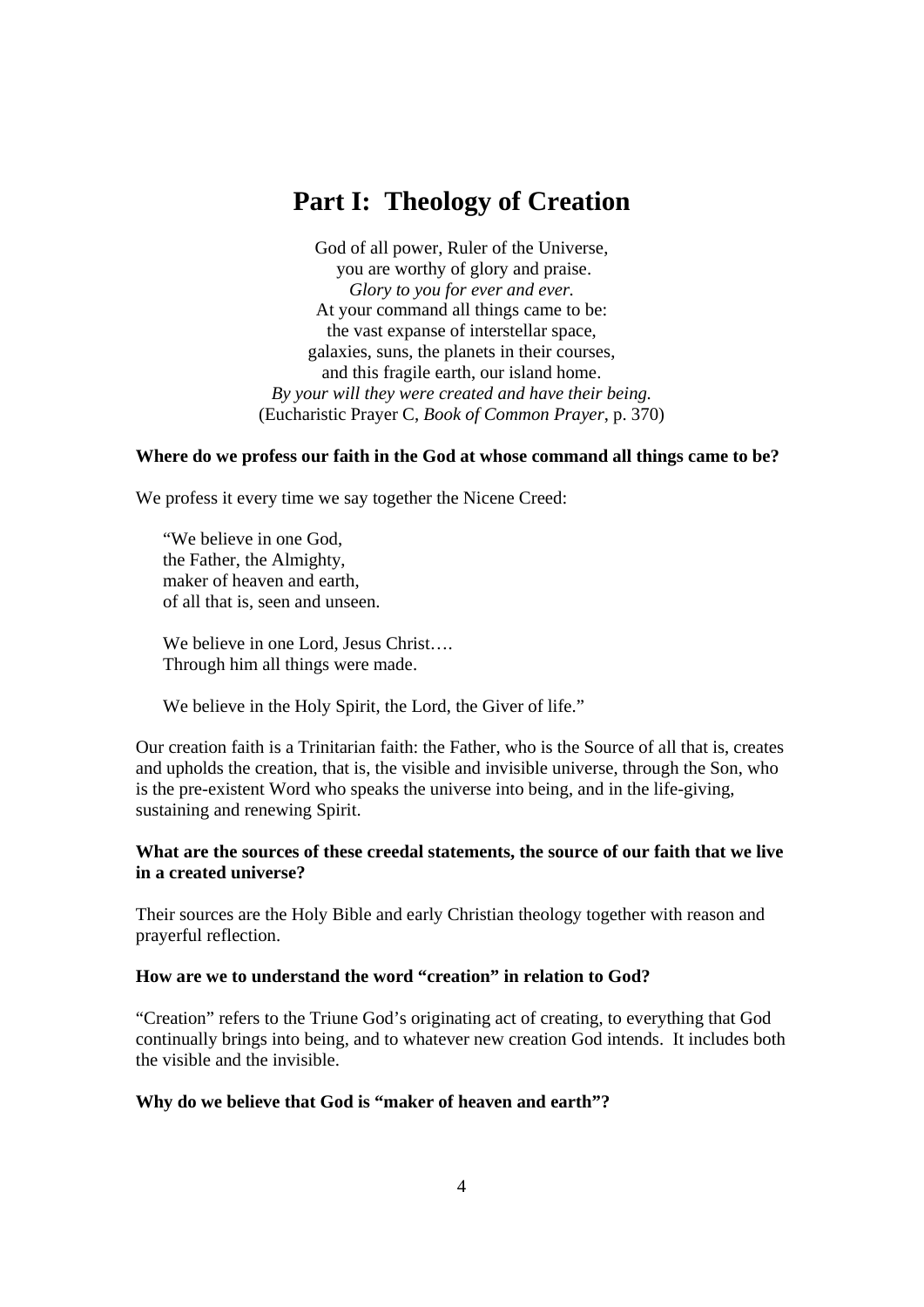The Bible declares throughout that God is the creator. In one of many places the Old Testament prophet in Isaiah 44:23 speaks for God:

I am the Lord who made all things,

Who alone stretched out the heavens,

Who by myself spread out the earth.

In the New Testament St. Paul (Acts 17:24) refers to the God "who made the world and everything in it, he who is the Lord of heaven and earth…."

## **Are the creation stories in Genesis, chapters 1 and 2, meant to convey how God originated the universe?**

These majestic stories should not be understood as historical and scientific accounts of origins but as *proclamations of basic theological truths* about creation. "Creation" in Holy Scripture refers to and describes the *relationship* between God and all God's wonderful works.

## **What theological truths about creation does Genesis 1 convey?**

Genesis 1 teaches that the one true God calls the universe into existence, and all of creation responds to God's call. The creation has order and structure. It is transfigured and reveals God's presence, yet it is *natural*, not divine. It is dependent upon its Creator for its continuing existence and for all of the powers and capacities it possesses. Each element is declared to be good and the whole of it very good. Finally, Genesis 1 teaches that the Sabbath, God's holy day of celebration and rest, is anchored in the act of creation.

## **What truths about creation does Genesis 2 declare?**

While Genesis 1 emphasizes God's *transcendence* or otherness from creation, Genesis 2, in poetic and metaphorical language, emphasizes God's *immanence* or intimate relationship with creation. In the story of the making of the garden and of the first man and woman, God is present to every creature in creating it and giving it sustenance.

## **Where else in Holy Scripture is God's relationship with creation conveyed?**

Among many places, the Book of Job, chapters 38-41, reveals God's intimate knowledge of and relationship with all of creation, and God's ecstatic joy in and love for all creatures wild and tame. Psalm 104, also, describes God continually giving all living things life, food, and shelter, and through the Holy Spirit renewing the face of the earth. God is always creating, sustaining, renewing, and blessing.

## **What role does Wisdom play in creation?**

Wisdom is personified and described in the books of Proverbs, Sirach, and Wisdom as God's agent and assistant in creation (Prov. 8:22-31). Wisdom teaches human beings about the creation, since she knows every part of it intimately (Sirach 24:5; Wisdom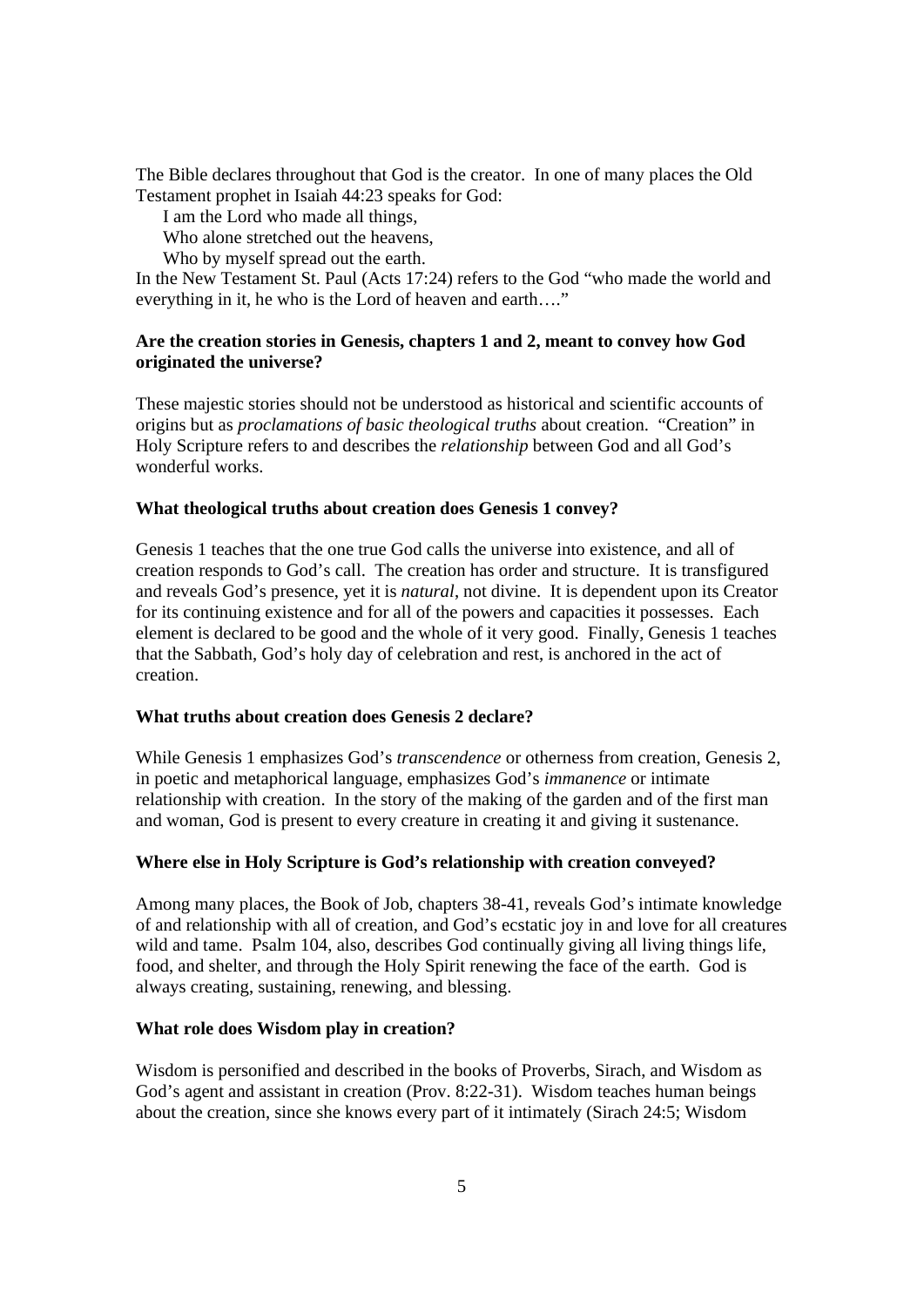7:22). Some theologians have described Wisdom (Greek, *Sophia*) as "the feminine face of God." The New Testament identifies Wisdom with the creating Word of God made flesh in Jesus of Nazareth (John 1-3, 14; 1 Cor. 1:24; Col. 1:15-17).

## **Why do we believe that Jesus Christ is the one "through whom all things were made"?**

Christ is proclaimed as the pre-existing Word "through whom are all things" (1 Cor. 8:6). As the evangelist writes (John 1:1-3), "In the beginning was the Word, and the Word was with God, and the Word was God… All things came into being through him, and without him not one thing came into being." In Colossians (1:15-17), Christ is praised as the Agent of Creation ("in him all things were created"), the Wisdom of God ("the firstborn of all creation" [cf. Proverbs 8:22]), and the Sustainer ("in him all things hold together"  $[cf. Wisdom 1:7]$ .

## **Does our belief that Jesus Christ is the creating Word of God relate to our belief that he is our Savior?**

Yes. In the Bible redemption and creation are closely tied together, for the God who saves is the very God who creates. This message appears in the Old Testament prophet of the Babylonian exile: he assures his people that the God who rescued their ancestors from slavery in Egypt and will redeem them from exile is the same Lord who created the heavens and the earth (Isaiah 40:12, 28; 42:5-6; 44:23). In the New Testament the writer of Colossians states (1:16, 20) that the Christ through whom "all things in heaven and on earth were created" is the also the one through whom "God was pleased to reconcile all things, whether on earth or in heaven, by making peace through the blood of his cross."

## **Why do we believe that the Holy Spirit is active in creation as "the Lord, the Giver of life"?**

In the Old Testament, the Holy Spirit is imaged as the breath or "rushing wind" of God that sweeps over the waters at the beginning of creation (Gen. 1:1), and breathes life into the dust to make the first human (Gen. 2:7). The Psalmist declares:

By the word of the Lord the heavens were made,

 And all their hosts by the breath of his mouth (Ps. 33:6; cf. Judith 16:14). And:

When you send forth your spirit they are created,

And you renew the face of the earth (Ps. 104:30).

God's life-giving "immortal spirit is in all things" (Wis. 12:1; cf. Ps. 139:7-10). In the New Testament the Holy Spirit is called "Lord" (2 Cor. 3:17) and "giver of life" (John 6:63), since the Spirit gives new life to all who believe in Christ Jesus (Rom. 5:5; 8:2, 9- 11; 1 Cor. 15:44-45). Wisdom, Word and Spirit are linked together in creating, sustaining and recreating.

## **What does the Bible convey about creation's relationship to the Creator?**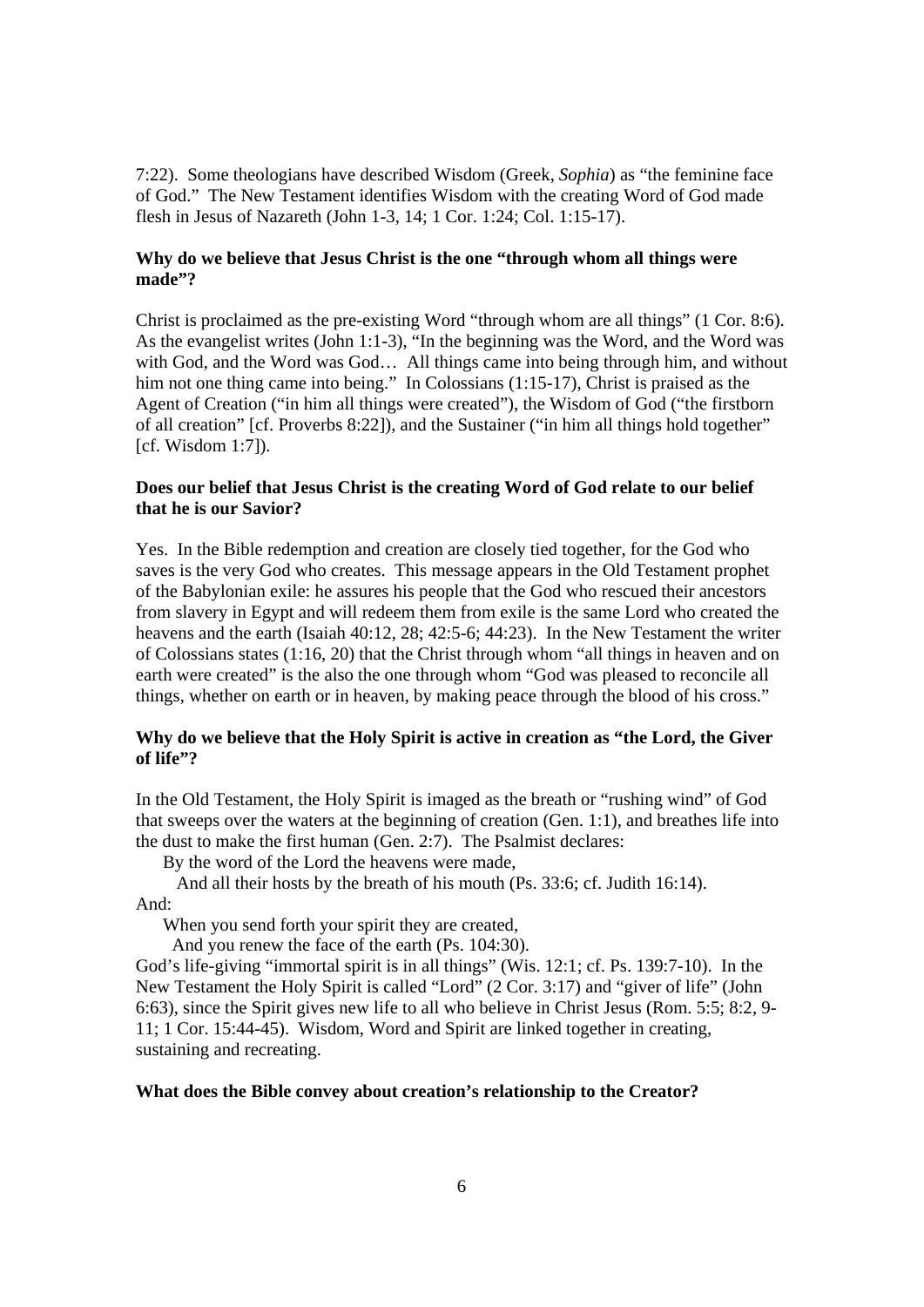In poetic and metaphorical language, the creation is depicted as responding with praise for its Creator. In Psalm 148, all of the elements are called upon to give praise—sun and moon, fire and hail, snow and frost, "creeping things and flying fowl." It is said, poetically, that at the coming of the Lord, the morning stars sing together (Job 38:7), the mountains skip like rams (Ps. 114:4), and all the trees of the field clap their hands (Is. 56:12). We who can give human voice to our gratitude are also called upon to give thanks for this wonderful gift, the creation (Ps. 148:11-13).

#### **What does the Bible reveal about God's relationship to humanity?**

Genesis 1:26-28 teaches that God brought forth man and woman in the divine image and likeness, enabling them to enter into an intimate relationship with God and one another. And God gave humankind the responsibility to tend and serve the garden (Gen. 2:6), i.e., to care for "this fragile earth, our island home" (Eucharistic Prayer C). God also has given human beings creative powers. We also participate in creation through works of human thought, art and scientific invention (cf. Ex. 31:35). God invites humanity into a covenantal relationship of love for God, for all humankind and for the whole creation.

#### **Are there other ways in which it is said in Scripture that God creates?**

The Old Testament teaches that God also created a covenant people from those whom God liberated from Egypt (Ex., chapters 19-20). The Spirit, experienced as "the sound of a rushing wind" (cf. Gen. 1:1), gave birth to a new creation, the Church, at Pentecost (Acts 2:1-4). And St. Paul writes: "If anyone is in Christ, that person is a new creation" (2 Cor. 5:17).

## **How else does the Bible speak of a new creation?**

In metaphorical and mystical language, St. Paul writes that the resurrection of Christ marks the beginning of a process that will bring not only humanity but the whole of creation into a new state of being and relationship with God. All of creation groans like a woman in labor to give birth to something new (Rom. 8:18-25). Likewise, the image of "a new heaven and a new earth" (Rev. 21:1-4) symbolically conveys not the destruction of the old but its transformation into the new. In the same letter that he writes about the mystery of the resurrected body, Paul conveys that in some inexpressible way, the whole of creation will be taken up into the life of God (1 Cor. 15). What this new creation may be remains a mystery, yet it constitutes the ground of Christian hope.

#### **What is theology of creation?**

Theology puts into words our rational and prayerful reflections on revelation. A theology of creation presents the Church's thinking about the relationship between God and the world as it is informed by our understandings of Holy Scripture and observations of nature. It seeks to express in human language the mysteries of this relationship. It is not a theory about the universe but a doctrine about the God who creates. Throughout the history of Christian thought, in the tradition of "faith seeking understanding," our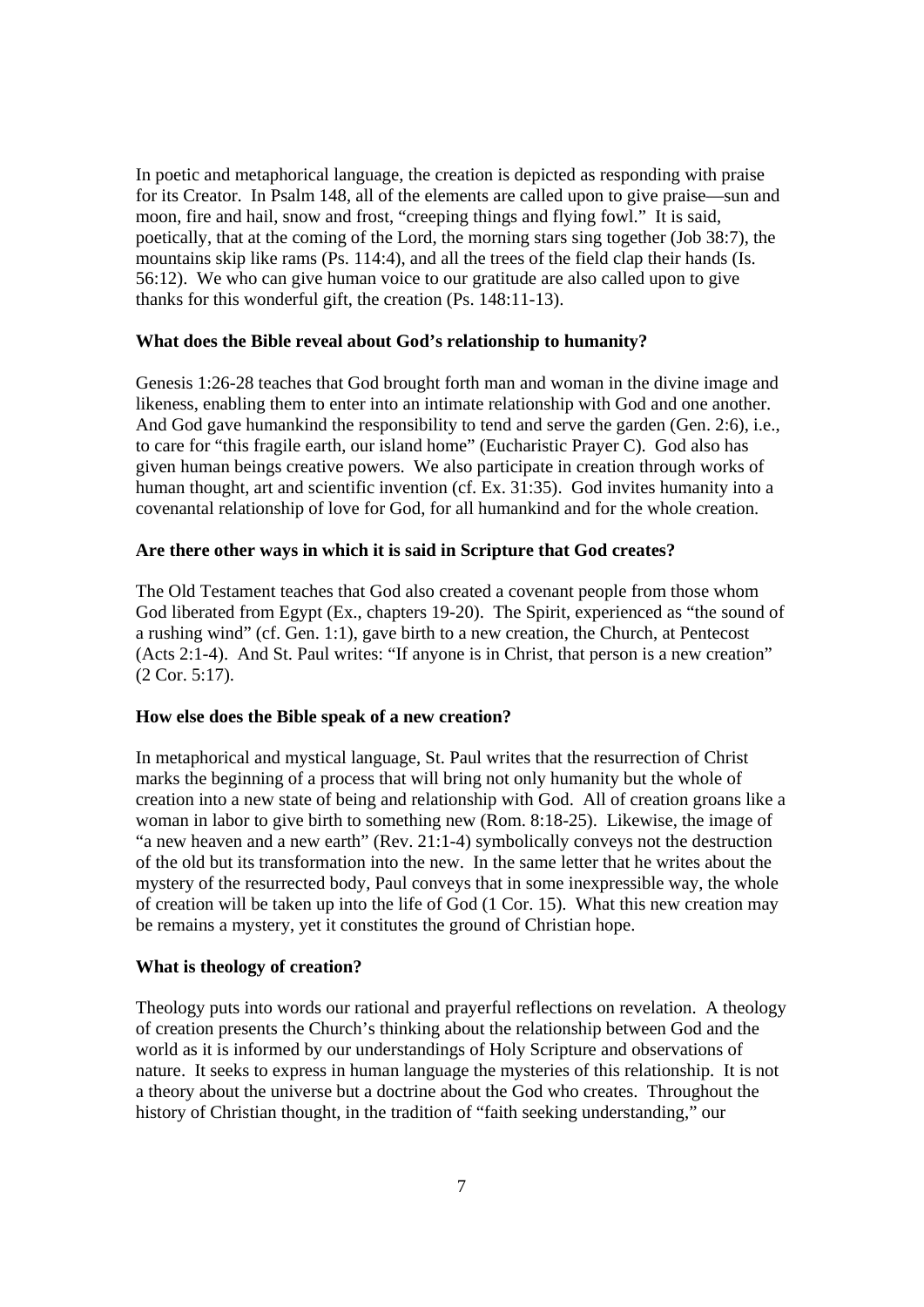understanding of the doctrine of creation has been informed by discoveries and theories in the natural sciences, but without the doctrine itself being determined by any particular scientific theory or world view.

#### **What does it mean to say that God creates "out of nothing"?**

This ancient church teaching asserts that the Trinity has created this universe out of what did not previously exist (usually expressed by the Latin phrase *creatio ex nihilo*). Before this act of creation there was, literally, no time, space, energy, or substance of any kind. God's originating act was an exercise of God's will and pleasure, an act of love. This teaching arose from reflections on the whole course of biblical revelation about the creation and was not a conclusion drawn from scientific observation.

#### **What does it mean to say that God continues to create?**

.

Besides the doctrine of creation out of nothing, early Church theologians developed the doctrine of continuous creation (in Latin, *creatio continua*). It means, first, that the creation is providentially sustained through God's Word and Holy Spirit, for were the Trinity to withdraw divine power, the creation would cease to exist. Second, it means that the creation is not a once-and-for-all act: the universe comes more and more into being over time. Just as the phrase "creation out of nothing" expresses God's *transcendence* or Otherness from creation, so "continuous creation" expresses God's *immanence* or intimate Presence within creation. It means that God continually calls forth, dwells in, preserves, directs, and provides for creation.

## **Part II: Creation and Science**

Almighty God, Creator and Redeemer of all that is, source and foundation of time and space, matter and energy, life and consciousness; grant to all who study the mysteries of your creation, grace to be true witnesses to your glory and faithful stewards of your gifts; through Jesus Christ our Lord. Amen. (Adapted from the Collect of the Society of Ordained Scientists)

#### **Does the Bible teach science? Do we find scientific knowledge in the Bible?**

Episcopalians believe that the Bible "contains all things necessary to salvation" (*Book of Common Prayer*, p. 868): it is the inspired and authoritative source of truth about God, Christ, and the Christian life. But physicist and priest John Polkinghorne, following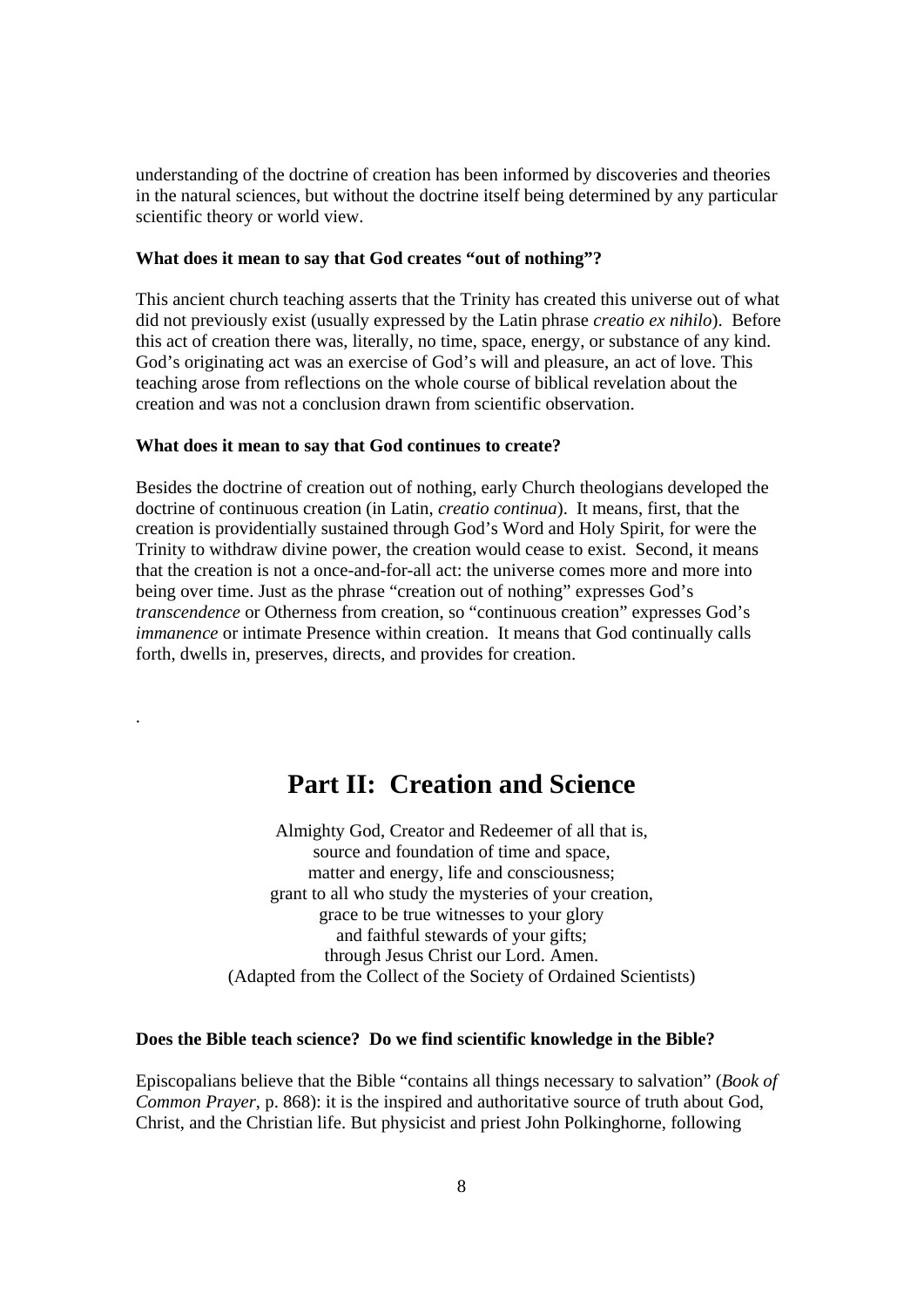sixteenth-century Anglican theologian Richard Hooker, reminds us Anglicans and Episcopalians that the Bible does not contain all necessary truths about everything else. The Bible, including Genesis, is not a divinely dictated scientific textbook. We discover scientific knowledge about God's universe in nature not Scripture.

#### **How are we to treat concepts in the Bible that appear to be scientific?**

Theologians throughout the history of the Church have explained these concepts this way: God inspired the ancient writers to describe the world in concepts and language they and their audiences could understand, not in our concepts and language. The ancient world-picture—a "three-storied" creation of the heavens above, the earth beneath, and the waters under the earth (Ex. 20:4)--though meaningful in its own time, was replaced by succeeding models and most recently by our modern portrait of a vast universe with billions of galaxies. The Bible's theological declarations about God and creation remain true because they are not dependent upon the ancient world-picture in which they appear.

## **Are not science and the Bible in conflict with one another, as many Christians believe?**

Both some non-believers and some Christians promote this Conflict approach. The former group claims that the universe is all there is and therefore the concept of God is outdated and irrelevant. Some conservative Christians perceive modern scientific theories to be hostile to their Christian faith and reject them as contrary to their beliefs about the Bible. There is a middle way, which some call a Complementary approach. Its supporters say that while they are separate fields of study with different sources of knowledge, science and Christian theology can complement one another in the quest for truth and understanding. Together they can create a more complete understanding of and give greater meaning to our world.

## **What are the major features of our contemporary cosmology?**

Scientific evidence shows that we live in a universe so enormous that it is difficult for the human mind to grasp. This universe has no "up" or "down," no center and no edge. It has been expanding for about 14 billion years from an event called the "Big Bang." From that singular event, space and time and various forms of matter and energy have emerged. Billions of galaxies each made up of billions of stars and countless numbers of planets have come into existence. Scientists still seek to understand many mysterious features of the universe.

#### **Does Big Bang cosmology prove the doctrine of creation out of nothing?**

No. Big Bang cosmology seems to be in tune with both the concepts of creation out of nothing and continuous creation. However, theology does not depend upon science to verify its doctrines, just as science does not depend upon theology to verify its theories. Science can inspire theology to think new thoughts about the relationship between God and the creation, as Big Bang cosmology and evolution have done.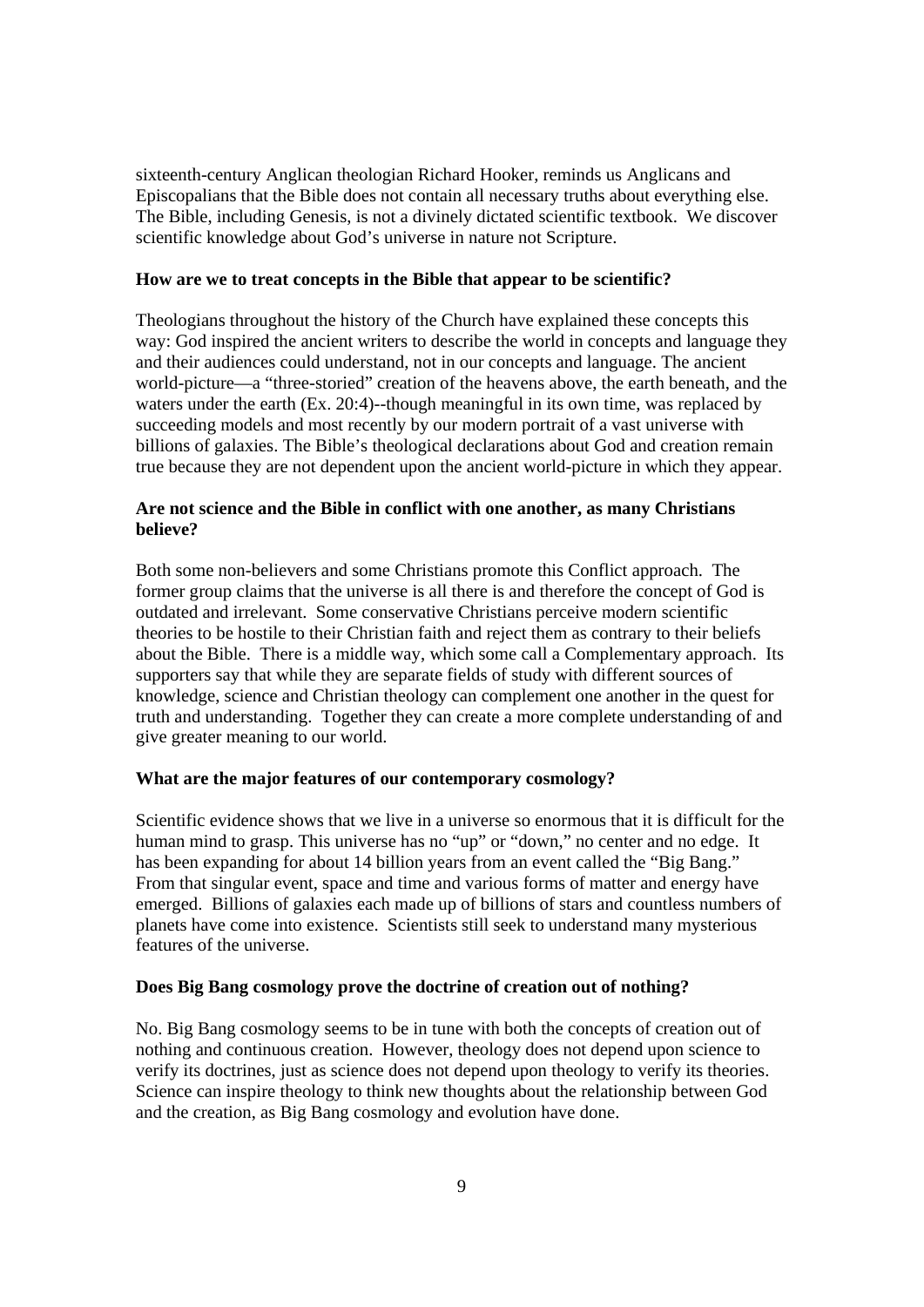#### **Is it proper to speak of an evolving creation?**

Yes. When astronomers look out into space they look back in time. Thus, they are able to see our universe at many stages of cosmic evolution since its beginning in the Big Bang. Here on earth biologists, paleontologists, geneticists and other scientists are showing that life has evolved for nearly four billion years, and are reconstructing evolution's history. None of these scientific discoveries and the theories that explain them stands in conflict with what the Bible reveals about God's relationship to the creation.

#### **Isn't evolution just a theory?**

Theories are not mere guesses or hypotheses, as people often suppose. When enough evidence supports a hypothesis that has been created to explain some facts of nature, it becomes a theory. A theory is a well-established concept that is confirmed by further scientific discoveries and is able to predict new discoveries. The Big Bang theory and cosmic evolution are confirmed by discoveries in physics ranging from the smallest known particles of matter to the processes by which galaxies are formed. Biological evolution is a web of theories strongly supported by scientific observations and experiments. It fits in with what we know about the physical evolution of the universe, and has been confirmed by evidence gathered from the remains of extinct species and from the forms and environments of living species.

#### **What is biological evolution?**

Biological evolution means that living things change over time. A great variety and diversity of organisms have come into existence over the past four billion years from one or a few original life forms. All living things--bacteria, archaebacteria, protists, fungi, plants and animals, including human beings--are descendants of pre-existing life forms, most of which are extinct. The evidence for evolution shows that all life on earth is related and interconnected, and is often depicted as a great "Tree of Life." Evolution happens gradually, sometimes at a rapid rate and sometimes slowly, but never with discontinuities. Evolution happens because of natural selection, that is, some features of organisms lead to higher survival rates in their environments than others. Charles Darwin was the first to bring together all these ideas. Scientific researchers since Darwin have refined and added to them, but never thrown out his basic theoretical framework.

#### **What evidence has nature provided to support biological evolution?**

There are three major areas of evidence: the fossil record, biogeography, and genetics.

Fossils of hundreds of thousands of now extinct species show that life has evolved from simpler to more complex forms over millions of years. Thousands of transitional fossils help us to understand how the changes took place. Scientists use techniques based on the rate at which radioactive elements decay to date fossils and the rock layers in which they are found. In this way layers of fossils from one part of the world can be related to fossils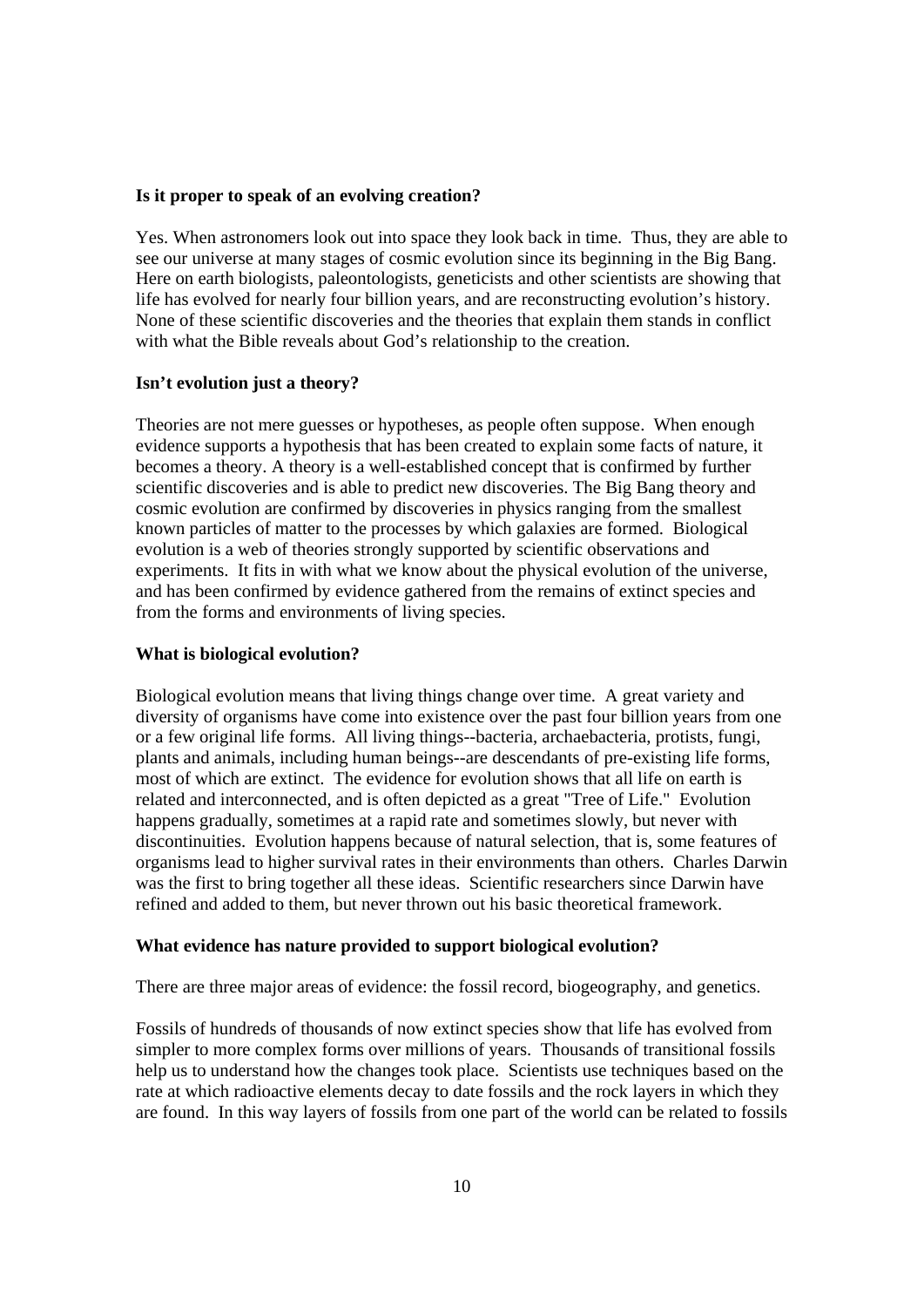of a similar age from another continent. These studies, combined with comparing the structures of various fossilized creatures, provide evidence for the relationships over time among living things.

While paleontologists study fossils and their relationships over time, biogeographers study the relationships and changes in species from one place to another. The distribution of species provides clues to how they evolved. For centuries naturalists have noted that similar creatures living in separate locations show differences in appearance and behavior, particularly when they do not interbreed. The unique plants and animals of islands have provided some of the most dramatic examples of evolution. The finches of the Galapagos Islands that inspired Darwin are one famous example.

Studies in genetics provide the third major field of evidence. Genes carry instructions for making proteins, basic to all life. An analogy to language is helpful in explaining how genetics helps us understand evolution. Genes speak a universal language using only four chemical letters. The structure of the DNA molecule, which carries the genes, is identical in all life; that is, it uses the same grammar. But the arrangement and number of genes varies widely among species. Thus each species has its own evolutionary story. Individuals have different versions of that story. Similarities and differences in genetic make-up, then, help scientists identify how closely or distantly related individuals and species are.

Beginning in the twentieth century, genetic research has added tremendously to the knowledge gained from fossils and biogeography. Together they show the astonishing diversity of life to be evolved, not a series of separate acts of creation.

## **What evidence is there that human beings are also evolved creatures?**

Fossil discoveries show that human beings and monkeys, chimpanzees, and other primates can trace their lineage to a common ancestor living seven millions years ago. We humans share almost identical DNA and key protein molecules with chimpanzees. We also are the most recent descendents of a line of hominid creatures now extinct. The earliest fossils of our human-like ancestors are about 6.7 million years old. The first modern humans appeared 100,000 and 200,000 years ago.

## **Does this picture of human evolution conflict with the biblical statement that we humans are made in the image and likeness of God?**

In Genesis, "image of God" is a *theological* notion. It refers to our ability to enter into an intimate relationship and communion with God, other human beings and the whole of creation. Theologians have interpreted it to refer also to those divine gifts of unconditional love and compassion, our intellectual and moral reasoning and imagination, our freedom, or our creativity. To think that these gifts may have been bestowed through the evolutionary process does not conflict with biblical and theological notions that God acts in creation.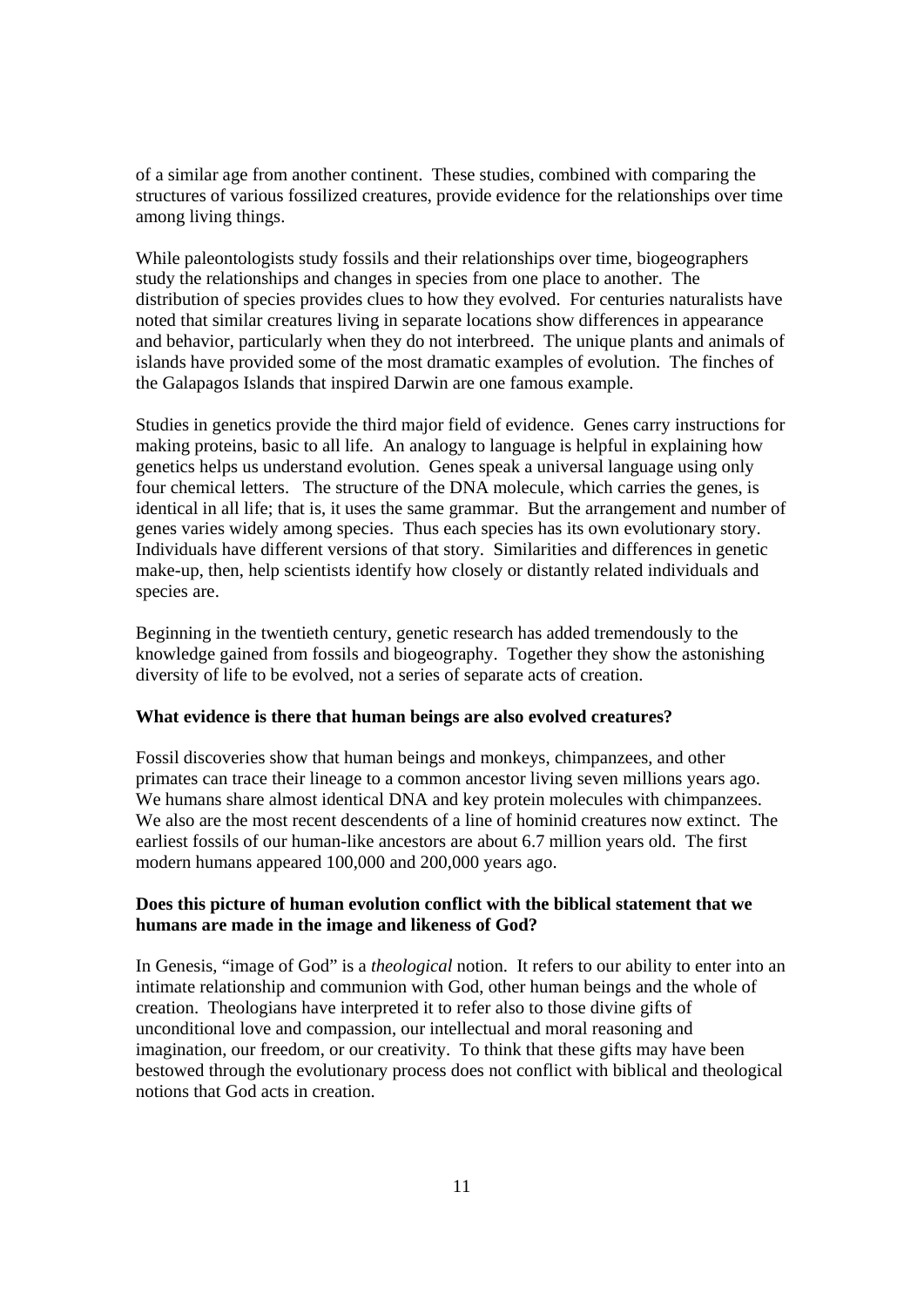#### **Has the Episcopal Church spoken officially on evolution?**

No. However, clergy and scientists from both the Catholic and Evangelical traditions in Anglicanism have accepted evolution from Darwin's time to the present. In a resolution passed by General Convention in 1982, the Church affirmed the ability of God to create in any form and fashion, which would include evolution. Several Anglicans and Episcopalians, some of whom are both theologians and scientists, are contributing to the development of new theologies of an evolving creation.

## **What are theologians saying about God's creating activities in light of modern scientific discoveries and theories?**

While theologians have proposed different models of how God acts in an evolving world, they agree that God is best understood as *interacting* with the world rather than intervening in it--a God intimately present in the world (as Scripture also reveals) rather than a God "out there." According to Anglican priest and biologist Arthur Peacocke, God acts as Creator "in, with and under" the natural processes of chance and natural selection. Theologian Elizabeth Johnson writes that God uses random genetic mutations to ensure variety, resilience, novelty and freedom in the world. At the same time, the universe operates by certain natural laws or "secondary causes" by which God, the Primary Cause, ensures regularity and reliability in nature. Physicist Howard J. Van Till has written that God has creatively and generously given the creation all of the powers and capacities "in the beginning" that enable it to organize and transform itself into the variety of atoms, molecules, chemical elements, galaxies, stars, and planets in the universe, and species of living things on this earth.

In this evolving universe, God does not dictate the outcome of nature's activities, but allows the world to become what it is able to become in all of its diversity: one could say that God has a purpose rather than a fixed plan, a goal rather than a blueprint. As the nineteenth-century Anglican minister Charles Kingsley put it, God has made a world that is able to make itself. Polkinghorne states that God has given the world a free process, just as God has given human beings free choice. Divine Love (1 John 4:8) frees the universe and life to develop as they are able to by using all of their divinely given powers and capacities. The universe, as Augustine of Hippo said, is "God's love song." Because God's Love is poured out within the creation, theologian Denis Edwards asserts that "the Trinitarian God is present to every creature in its being and becoming." These are but some of the concepts that contemporary theologians are offering to account for God's relationship to an evolving creation.

## **How do these theological models of God's relationship square with the belief that God's sovereign power controls the universe?**

Knowing the creation as evolving also helps us to think of God's relationship to the cosmos in another way. In Phil. 2:5-11, Christ is said to "empty himself" of divinity and take in human form the role of a servant. The Greek word for emptying is *kenosis*. A kenotic theology of creation expresses the notion that the Triune God freely and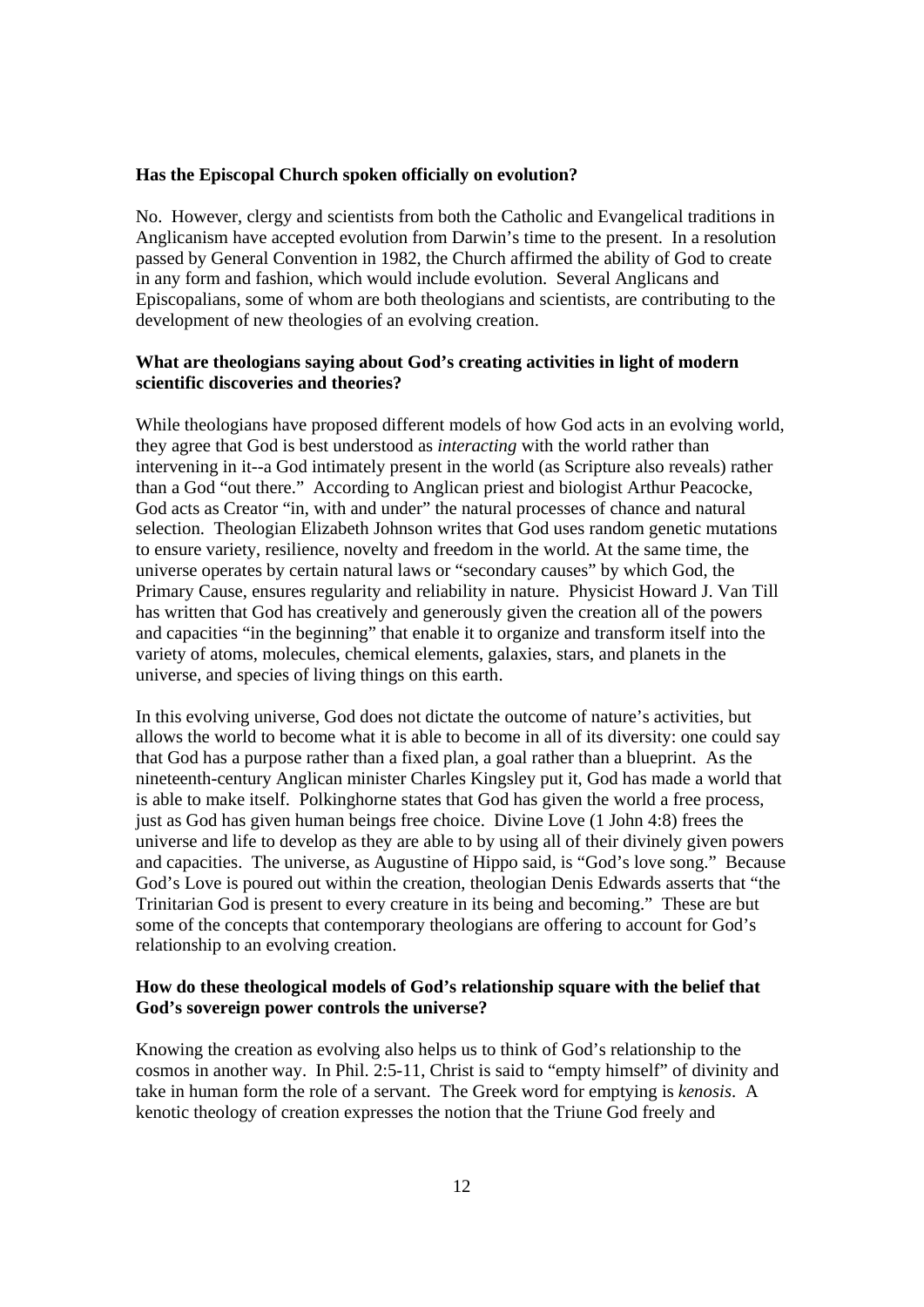graciously withdraws absolute power in order to "let the world be" (Genesis 1). A loving parent is faithful to her child, guides and protects him, but allows him to become his own self. In a comparable but more profound way, God the Divine Lover loves God's own creation, faithfully holding it in existence, calling it to greater levels of complexity and beauty, but allowing the physical laws that govern the galaxies, and those of chance, environment, and selection that govern life, to take cosmic and biotic evolution in whatever directions the gifts given to creation permit. God's kenosis gives the universe its freedom and opens up its future; God's covenantal faithfulness and natural laws ensure its cohesion and regularity.

## **If evolution is said to have taken billions of years, how is this consistent with the biblical six days of creation?**

Early Church theologians like Basil of Caesarea (330-379 AD) and Augustine of Hippo (354-430 AD) said that the six days should not be understood as scientific chronology. Rather, they provide a *literary framework* that the inspired writer used to organize and present the various elements of the creation. They express a topical not a temporal order. Most biblical scholars now recognize that the six days also perform an important symbolic function: they convey that the commandment for a Sabbath day of rest was established at the very beginning of creation.

#### **Why are many Christians opposed and hostile to evolution?**

Many Christians have been taught to believe that evolution is opposed to creation, and that a believer cannot accept evolution and also believe in God. Neither of these assertions is true. Two alternatives to biological evolution put forth by some Christians are called "Young Earth Creationism" and "Intelligent Design."

#### **What is "Young Earth Creationism"?**

Young earth creationists interpret the creation stories in Genesis as historical and scientific accounts about the way God originated the universe. They believe that the earth and the whole cosmos were created in six literal twenty-four hour days some 6,000 years ago, and that God separately created each living "kind." They claim that there is scientific evidence to back up their interpretation of the Bible. However, they reject any evidence that does not fit their biblical interpretation, including all of the compelling evidence that the universe is billions of years old and that species have evolved. Young earth creationists oppose the teaching of evolution not only because it is contrary to their interpretation of the Bible but also because they believe that the teaching of evolution is responsible for changes in modern society they consider harmful to Christian morality.

## **How has the scientific community and other Christians responded to young earth creationism?**

All but a very few natural scientists, including the great majority who are Christians, have rejected the scientific claims of the creationists, because the evidence both for an earth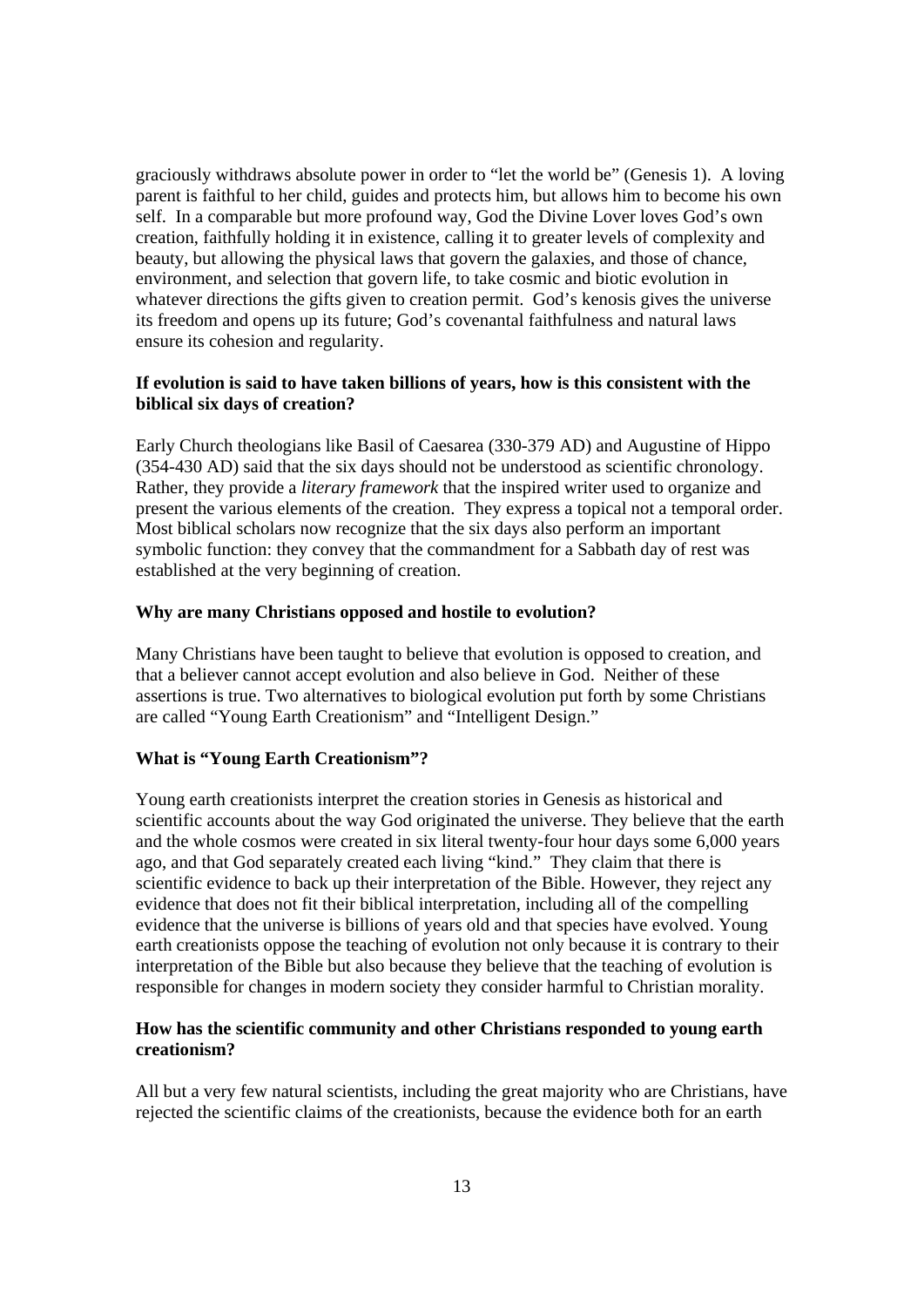and universe billions of years old and for biological evolution is decisive. Social scientists have pointed to the lack of evidence for making the teaching of evolution responsible for changes in morality that upset many Christians. Christian critics point out that its advocates mix science and theology together in a confusing manner and insist that their interpretation of the Bible must be accepted over contradictory scientific evidence, no matter how valid.

#### **Has the Episcopal Church spoken on the creationists' claims?**

In 1982, General Convention passed a resolution (a) to "affirm its belief in the glorious ability of God to create in any manner," (b) "and in this affirmation reject the rigid dogmatism of the 'Creationist' movement" and (c) further affirmed "our support of the scientists, educators, and theologians in the search for truth in this creation that God has given and entrusted to us."

#### **What is "Intelligent Design"?**

The proponents of the Intelligent Design Movement assert that it is possible to discern scientifically the actions of God in nature. They claim that certain features of living organisms are "irreducibly complex," too complex to believe that they could ever have developed through biological evolution. Therefore, they can be accounted for only by the direct action of an Intelligent Designer. Most advocates oppose biological evolution, which they equate with what they call "Naturalism." They define "Naturalism" as a philosophical belief system that claims that nature is all that exists, and therefore there is no God who acts in nature. To scientists, however, "naturalism" has a far different meaning: they seek to study and understand nature using methods that make no claims either for or against the existence of God."

## **How have the scientific and theological communities responded to the Intelligent Design Movement?**

A few within the scientific community are persuaded by the arguments of Intelligent Design advocates, particularly by their writings on the various levels of complexity in organisms. Many Christians accept their arguments because they believe they confirm their faith in a creating God. However, the great majority of scientists agree that "Intelligent Design" advocates have not produced valid scientific research and evidence to back up their claims. Christian critics reject the notion that God should or can be brought in as a *part* of scientific explanation. The "Intelligent Design" argument implies that God has to step in from time to time to keep creative processes going because living things lack powers and capacities God did not give the universe earlier. Many critics assert that Intelligent Design advocates fail to distinguish between "evolutionism" as a philosophy and "evolution" as a science with a web of theories based upon a great deal of scientific evidence.

## **Has the Episcopal Church spoken officially on the claims of the Intelligent Design Movement?**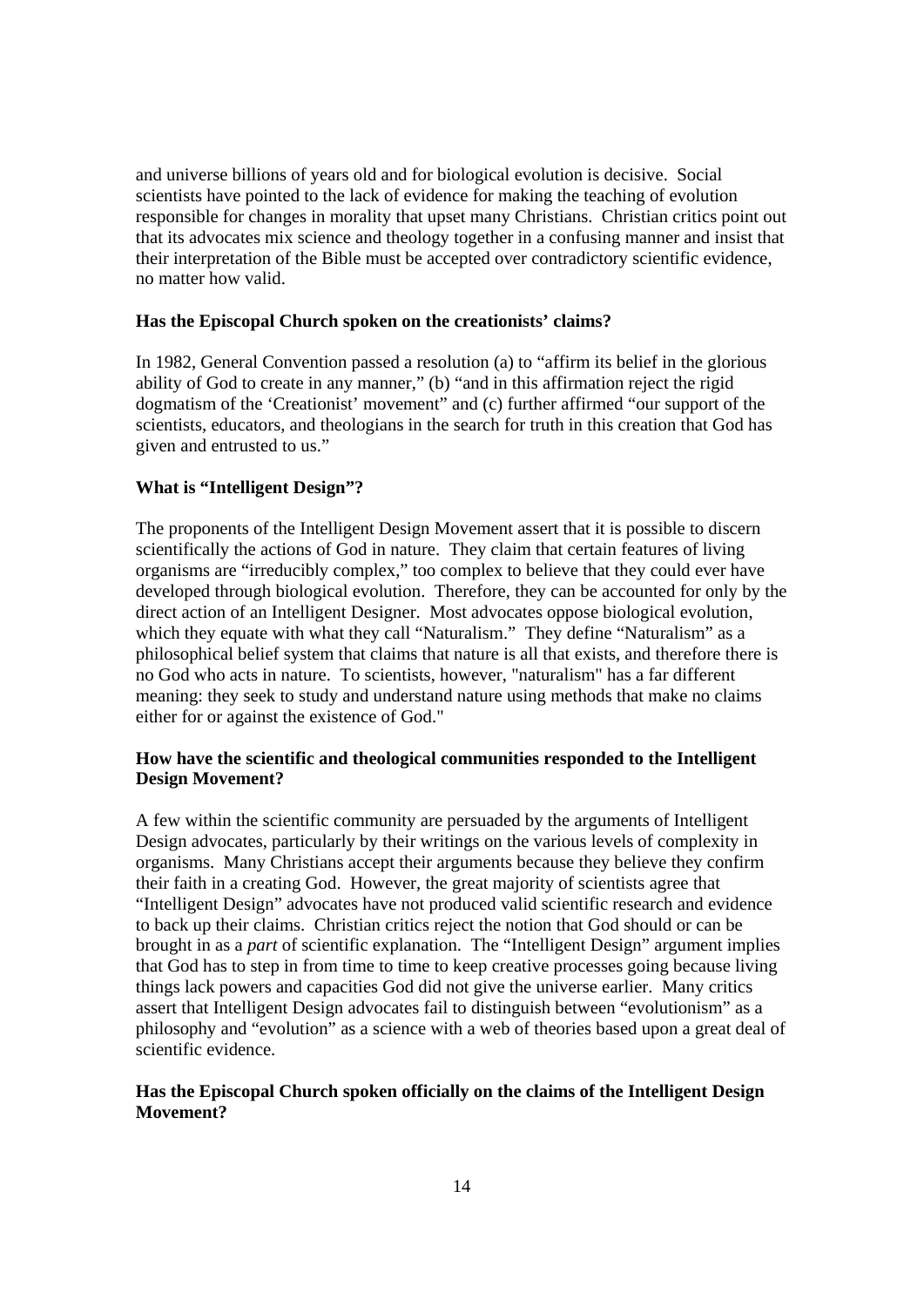No. Although some Episcopalians are attracted to this concept, many Anglicans and Episcopalians who are scientists oppose the Intelligent Design Movement for the same reasons the vast majority of other scientists do. They also reject the way Intelligent Design advocates meld together and confuse science and theology. Nature and Scripture present different kinds of truths about creation. It is not science's task to discover God in Nature; it is theology's task to proclaim the revelation of the creating God in Scripture.

## **Why cannot one speak of God's creation as the work of a Designer who manifests intelligence in the features observed in the universe?**

One can maintain that God's creation shows design without agreeing with the arguments of the Intelligent Design Movement. Instead of implying a "Designer God" who from time to time intervenes in the creation, one may speak of a Creator who has built capabilities and processes for design into the very structure of the universe from its beginning. For example, many scientists have noted a remarkable set of coincidences in the values of the forces that hold atoms, molecules, stars and galaxies together. If any of these values were different by even the tiniest amount, our universe and life could not exist. These facts give Christians reasons to believe that we live in a created universe that has been given the capacities for design. But, this is a theological conclusion based upon an interpretation of scientific data and not a scientific argument for the existence of a Designer.

## **If new species arise through evolution, then why do creatures exhibit features that look like they are designed?**

Theologians once argued that the structures of the heavens and the designs of living creatures provide evidences for the existence of God. We now know that the structures of matter and living things are actually the outcome of evolutionary processes. Design in living organisms is now understood to be an internal rather than an external process, their forms arising within the creatures themselves rather than being imposed from without. Theologically speaking, we can understand the powers and capacities in nature that produce evolving and emerging design in creatures as a sign of the giftedness of creation, and give glory to God for it.

## **If God creates through evolutionary processes, how may this awareness enhance my spiritual life?**

The God of evolution is the biblical God, subtle and gracious, who interacts with and rejoices in the enormous variety, diversity, and beauty of this evolving creation. When we contemplate the tremendous gift of freedom God has bestowed upon the creation, and how the Holy Spirit preserves in covenantal faithfulness the physical laws, powers and processes that enable such variety and beauty, these thoughts may move our hearts to a deeper admiration, awe and gratitude for God's works. They may inspire a curiosity to know God's creation more deeply, celebrate it with thanksgiving, and devote ourselves to caring for it.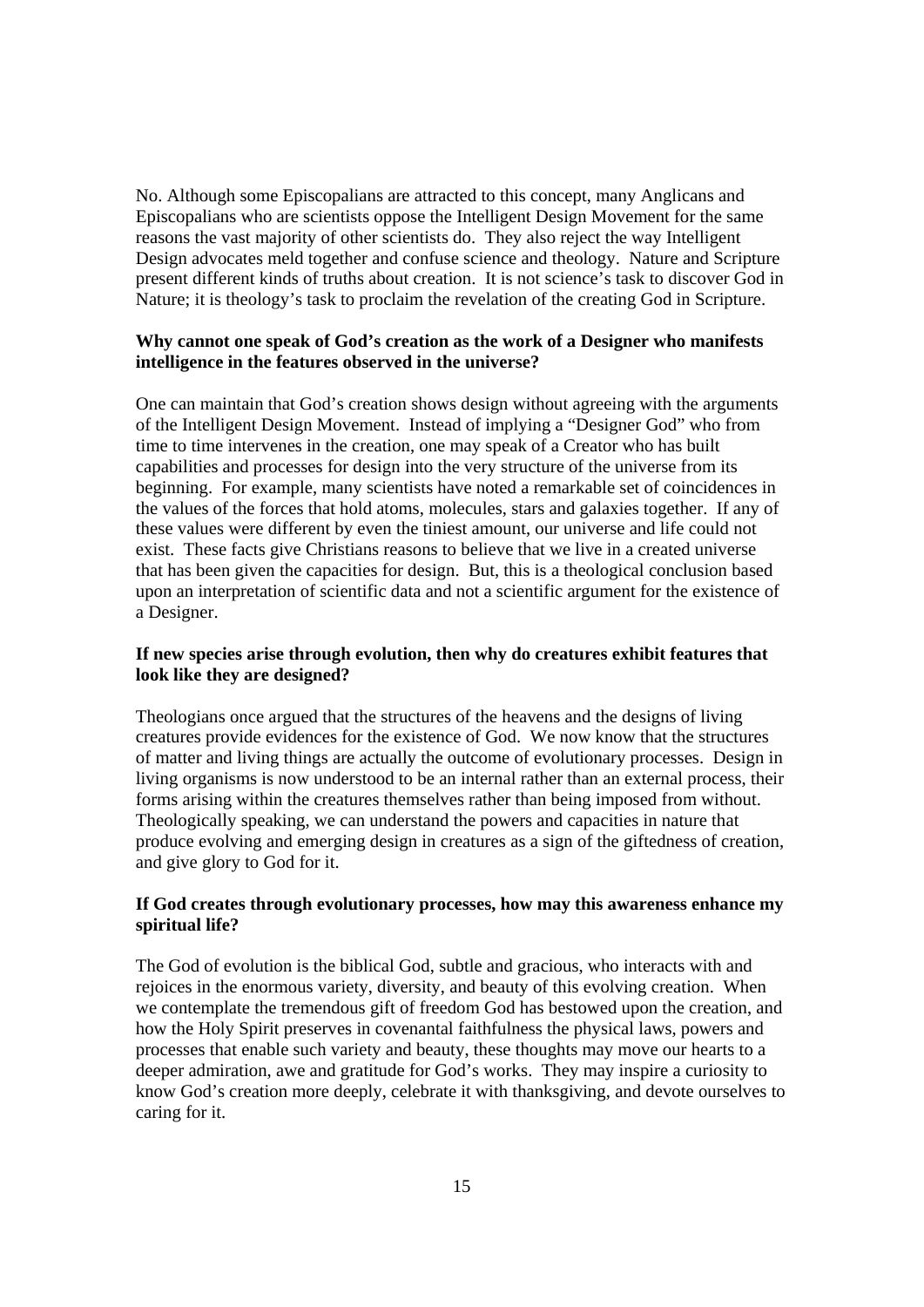# **Part III: Caring for Creation**

We acclaim you, holy Lord, glorious in power. Your mighty works reveal your wisdom and love. You formed us in your own image, giving the whole world into our care, so that, in obedience to you, our Creator, we might rule and serve all your creatures. (Eucharistic Prayer D, *Book of Common Prayer*, p. 373)

Give us a reverence for the earth as your own creation, that we may use its resources rightly in the service of others and to your honor and glory. (Prayers of the People, Form IV, *Book of Common Prayer*, p. 388)

## **What does it mean to "care for creation"?**

It means that Christians are commissioned to model for all humankind how to love and serve this earth, the part of the creation upon which we dwell.

## **What is the source of this commission?**

The Holy Bible declares our obligation to care for God's creation.

## **What specifically does the Bible say about this obligation?**

Genesis 1:26-28 states that human beings are created in God's "image and likeness" and given dominion over all other creatures. "Dominion" does not mean "domination," but refers to the need for humans to exercise responsibility for the earth as God's representatives. In Genesis 2, the human beings are given the garden to tend and serve, symbolizing our obligation to care for creation. Human beings do in fact exercise dominion over "this fragile earth, our island home" (*Book of Common Prayer*, p. 370). God wills that we exercise it in accordance with God's desires and purposes. God declared the whole of creation to be "very good" (Gen. 1:31): earth and the life that dwells upon it have value in and of themselves. As "the earth is the Lord's and everything in it" (Ps. 24:1), we human beings are called upon to tend, serve, and protect the earth as a sacred trust for which we shall one day give an accounting.

## **What does "created in the image and likeness of God" mean in relation to our obligation to care for the creation?**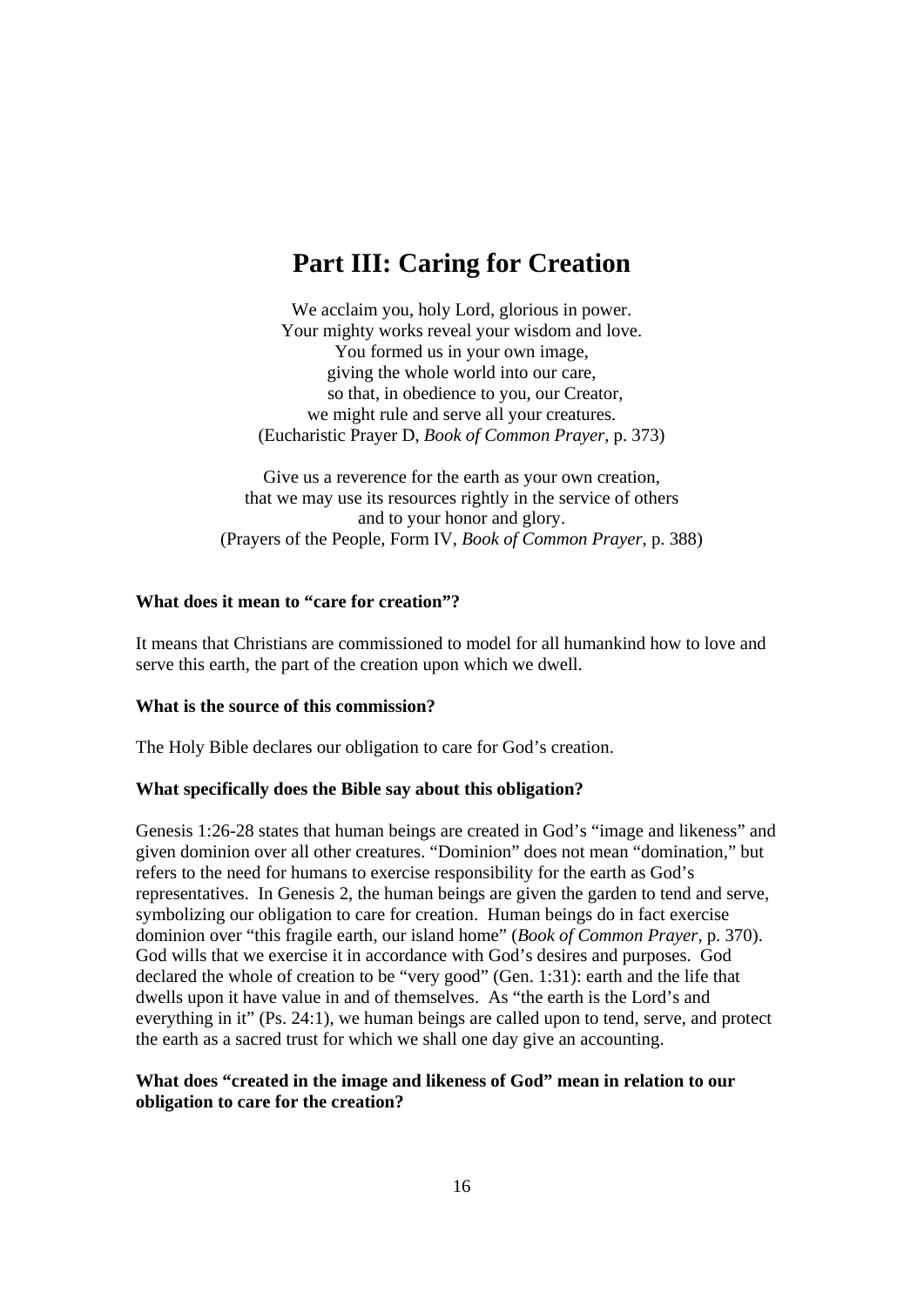The God who is Love unconditionally loves all of the creation and not merely us who are able to enter into a conscious relationship with God. We may express the divine image and likeness by loving the creation as God loves it, and by exercising stewardship and earth-keeping as an act of love.

## **Why is it difficult for human beings to love the creation as God loves it?**

We humans have fallen into sin (Eucharistic Prayer A, *Book of Common Prayer*, p. 362), and expressions of greed, lust for power, neglect, and a willingness to turn a blind eye work against the mandate to be good stewards and keepers of God's good earth. Economic, political, and social structures and processes can also make this work difficult. But contrition, repentance, confidence in God's forgiveness and the power of God's grace, and amendment of life provide a pathway for carrying out earth-keeping as a labor of love.

## **What has science taught us about our relationship with the earth and its other creatures?**

Science has taught us two important facts. First, all creatures including ourselves—every species of bacteria, archaebacteria, protist, fungi, plant and animal—are genetically related. Second, all living beings are bound together in countless ecological communities of life. Therefore, when we exercise stewardship, we are caring for an earth in which God has made everything interdependent. How we carry out this our primary vocation and ministry has great consequences for ourselves and for all of God's creatures on this good earth.

## **Why is this a time in which Christians should be especially concerned with the state of God's earth?**

By the end of the twentieth century the human population had grown to six billion and by the mid twenty-first century it may increase to nine billion. These huge increases and the economic development that accompany them are harming the earth's ability to support both the human population and the rest of God's creatures. Thousands of species are dying off as they are being hunted or their habitats degraded or destroyed. The earth's air, waters, forests and soils are suffering more and more pollution and depletion. Less land for farming is available to feed this huge and growing population, and disease, malnutrition and starvation are ever-present facts for millions of people. Greatly expanding usage of fossil fuels contributes to global warming, with consequences not yet fully understood but possibly severe for the whole earth. The very beauty of the earth is in peril. Furthermore, the vast majority of earth's human population is made up of the poor, those on whom God's heart is especially fixed, as Jesus taught, and they suffer in greater proportions from this "groaning" of creation (Rom. 8:22).

## **Given these conditions how can we as Christians show our love for the creation and care for it in ways that meet these challenges?**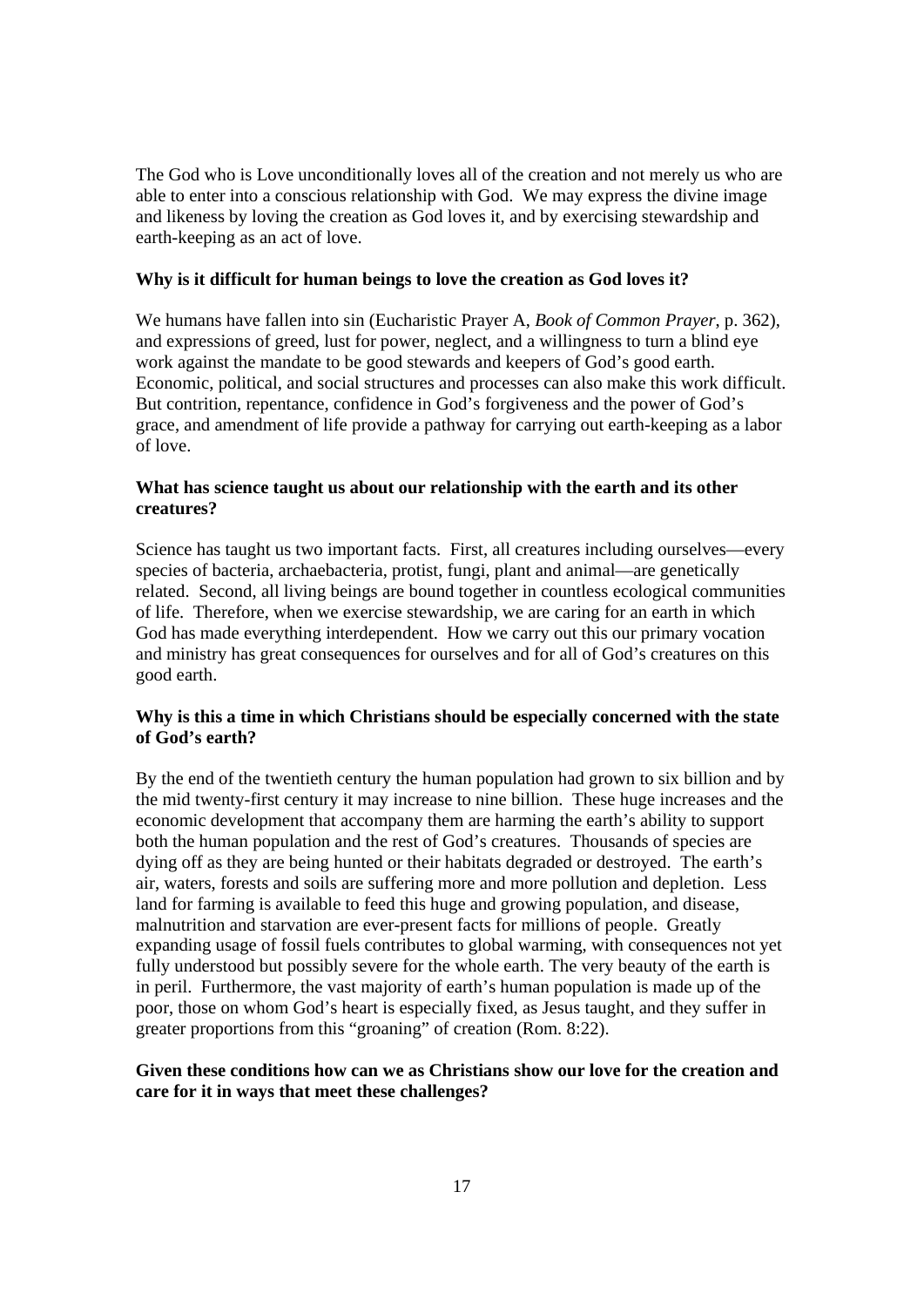We can show our love in at least two ways. First, those of us called to be scientists, engineers, and technologists may use our Spirit-inspired creative minds to contribute to creation's care through scientific discoveries and technological innovations. Second, all of us can exercise stewardship by prudently and sensibly using those elements of the creation we need to sustain our own lives and the generations to follow. At the same time, we can work to preserve whenever possible other creatures and their habitats. Specifically, we can care for the land upon which we dwell and grow our foodstuffs, by preserving or restoring the earth's soils, air, and water, and by protecting the creatures that form its ecological communities. Also, we can protect places of beauty that have value in themselves, feed our spirits, and support life for other species.

## **How can we sensibly use the things we take from the earth?**

We can use fuels, crops and materials for housing, clothing, food, entertainment, and other purposes in a way that sustains these things for future generations and causes as little harm to the earth and other creatures as possible.

## **What can we do to preserve other creatures and their habitats?**

We can learn about the great diversity of living things and their environments, and urge our neighbors, churches and governments to become better educated about regional, national and global pressures on the environment. With better knowledge we can do a better job of keeping species and their habitats free from harm.

## **What can we do to preserve the land upon which we dwell and raise crops?**

In the spirit of the Old Testament instruction to give the land a Sabbath year's rest from planting crops (Lev. 25:7), we can promote wise farming techniques that preserve the land and avoid poisoning the soil, air and waters with excessive use of chemical fertilizers. We can seek to maintain or restore a wider diversity to the variety of plants and animals used for food. We also can find ways to preserve valuable farmland from thoughtless conversion to housing and commercial uses, and to create community gardens in city neighborhoods and small towns.

## **What can we do to preserve places of beauty and intrinsic value?**

We can initiate, support and take part in the efforts of individuals, organizations and governments to set aside for both urban and rural residents places of beauty for their natural value and our delight and refreshment. Such places would include city, state, and national parks; ecological preserves; wilderness areas; green spaces in urban areas; and recreation sites. They would also include places of beauty designed by landscape architects and gardeners.

## **How can we as members of the Body of Christ act in all our caring for creation?**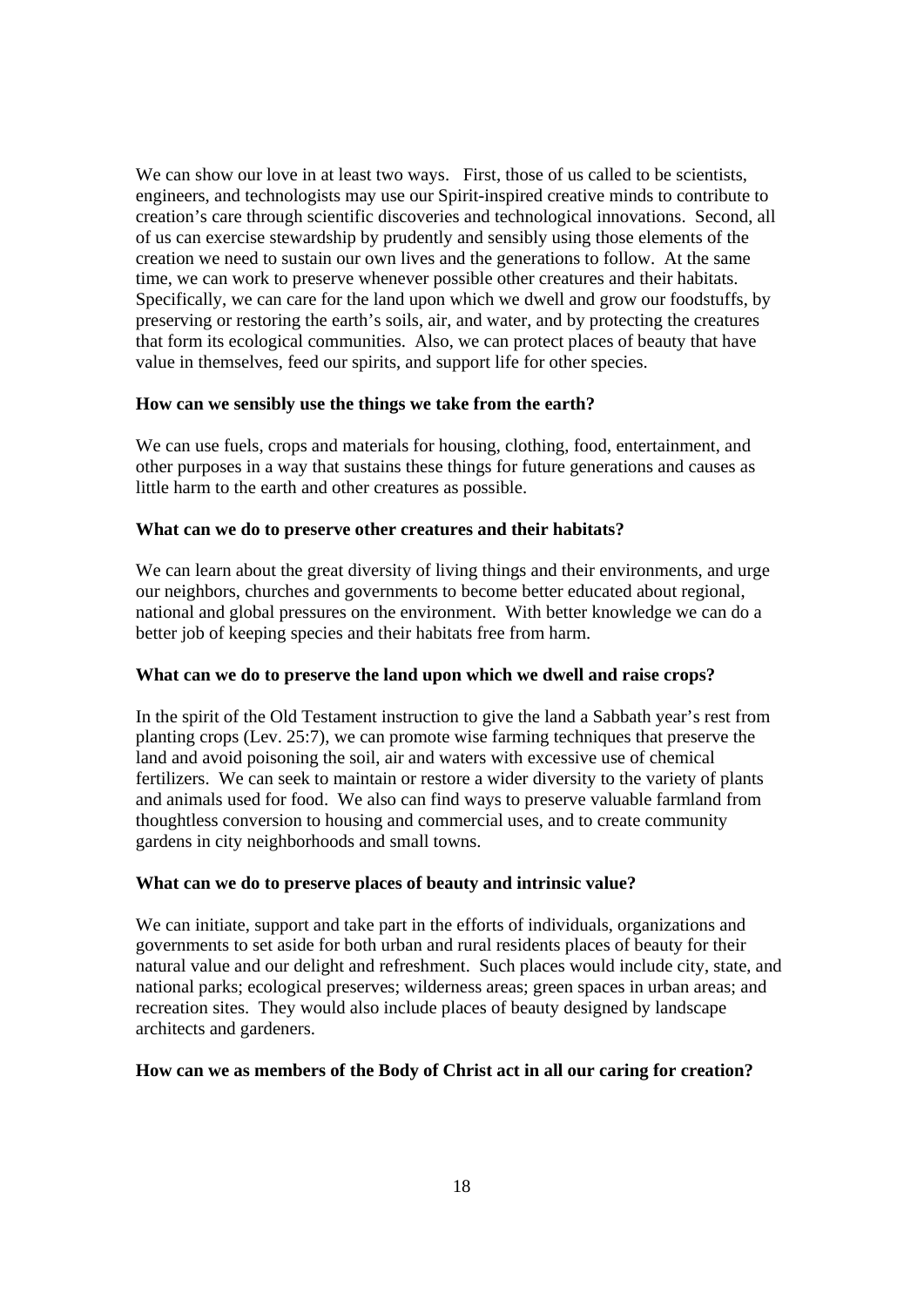Those who are able to do so can choose lives of voluntary simplicity, rejecting habits of wasteful consumption and making thoughtful choices for decent living. As congregations we can practice conservation and care wisely for our church properties. As individuals and congregations we can become examples and provide leadership to our local communities of wise stewardship. Likewise we can seek to influence our governments to develop wise environmental policies.

## **Many Christians are suspicious of environmentalists and oppose activities to preserve the earth. What can we say to them?**

We can invite them to study with us the biblical principles that show that caring for the environment is God's will. We can ask them to think of those who are not Christians but are working to preserve the environment as also caring for creation, whatever their reasons, and to work with them to carry out God's charge to the whole human family.

## **What can we say to Christians who believe that Christ will come again soon, and therefore there is no need to try to "save the environment"?**

Scripture says that no one but the Father knows when the Christ will come again (Mark 12:32), and until he does we must continue to carry out God's commission to care for the earth. Even if the power by which God holds the whole world in existence were to be withdrawn next week, we still must give an accounting to Christ for our stewardship until that moment. We want him to say to us, "Well done, good and faithful stewards" (cf. Matt. 25:22).

## **What do we say to those Christians who say that Christ came only to save human souls and other creatures do not have souls. Therefore, we should only be concerned about saving souls and not the environment?**

Christ is the Word through whom all things were made (John 1:3) and the one who holds all of creation together in himself (Col. 1:16-17). The New Testament teaches that Christ came to redeem the whole of creation and not merely human beings (Rom. 8:19-22; Eph. 1:10; Col. 1:20**;** 2 Cor. 5:19), and makes the sobering declaration that judgment awaits "those who destroy the earth" (Rev. 11:18). Therefore, we should be just as concerned about the physical state of the earth as we are with the spiritual state of God's human sons and daughters.

## **The problems facing our earth seem so enormous. How can Christians keep from becoming discouraged about the future, given these problems?**

As Christians we have the power of the Holy Spirit and the indwelling Spirit of Christ to give us hope and courage. Confident in that power, cooperating with God**,** we may act with energy to make God's good earth a fit dwelling place for all of God's creatures, now and for the future.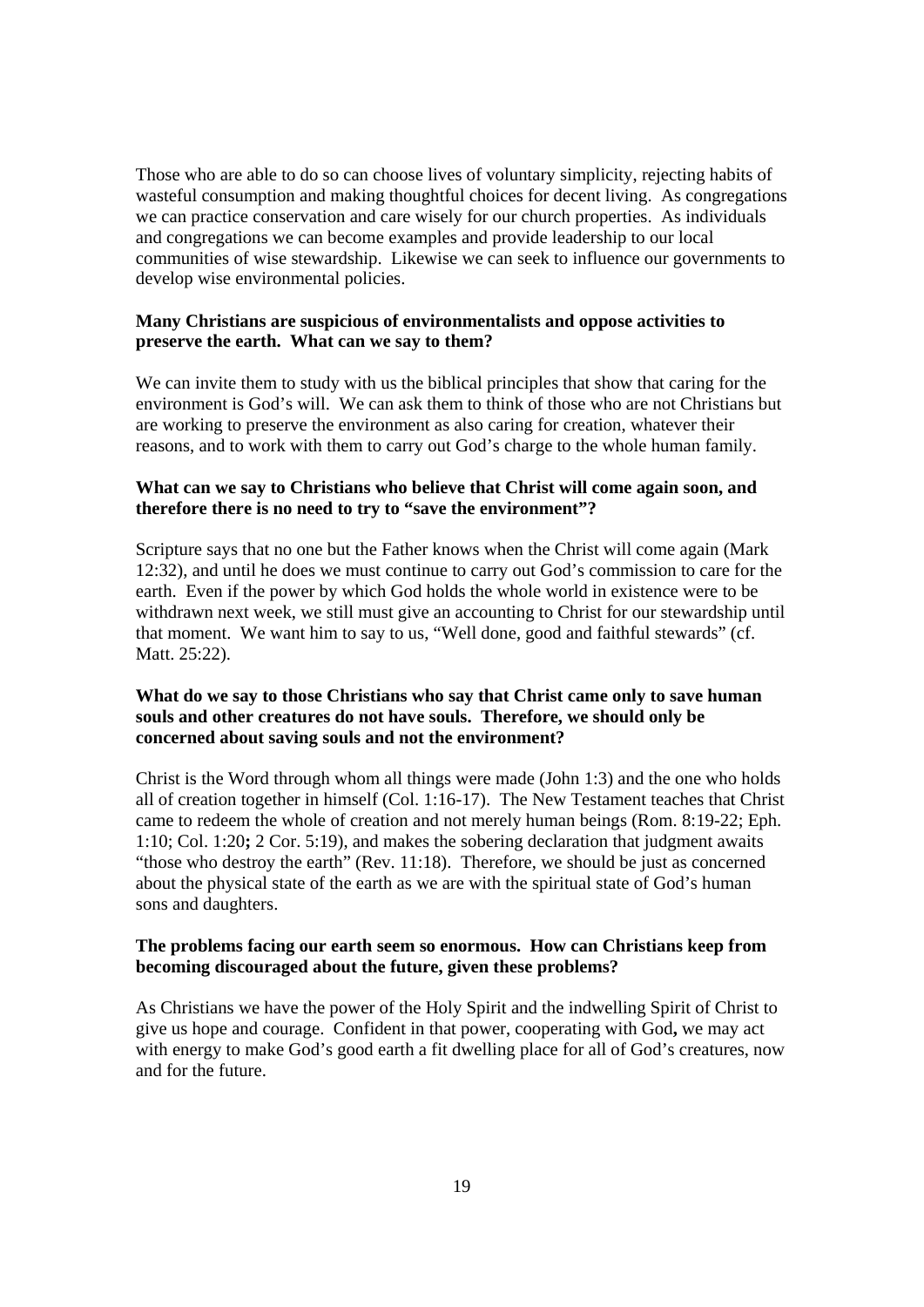#### **APPENDIX I: SELECT BIBLIOGRAPHY**

This list provides resources for those who wish to explore further the theological and scientific concepts and ideas presented in the Catechism. Entries marked with an asterisk indicate Anglican/Episcopal writers or web sites.

#### **Part I: Theology of Creation**

*The Holy Bible* (\*Authorized Version and New Revised Standard Version). Old Testament and Apocrypha: Cosmology and Theology (Psalms 8:1-4; 89:11-12; 102:25-27; 104; 139:1-18; 148; Genesis 1:1-2:4; 2:4-2:24; Sirach 42:15-43:33; Job 12:7-10, 26:7-14, chapters 38-41; Jeremiah 10:11-13; 51;15-16). God: Creator and Redeemer (Isaiah chapters 40-43; Isaiah 45:12, 15-18, 21-23; Psalms 33; 74:12-23; 77; 136). Wisdom (Proverbs 8; Sirach 24:1-7; Wisdom 7:7-8:1).

- New Testament: Christ the Creator (I Corinthians 8:6; Colossians 1:9-23; Hebrews 1:1- 13 [=Psalms 102:25-27; 110:1]; John 1:1-14). Christ and the New Creation (Romans 8:18-25; 2 Peter 1:1-8; Revelation 4:11; 21-22:5).
- *\*The Book of Common Prayer, 1979* (BCP). New York: Church Publishing, 1986.

#### **Biblical Studies**

- Bailey, Lloyd R., *Genesis, Creation, and Creationism*. Mahwah, NJ: Paulist Press, 1993: "Part Two: Genesis and Creation," p. 53-111.
- \*Berry, R. J., *God and Evolution: Creation, Evolution and the Bible*. Vancouver, BC: Regent Publishing, 2001: Chapter 3: "The Bible Account," p. 46-64.
- \*Borg, Marcus J., *Reading the Bible Again for the First Time: Taking the Bible Seriously but not Literally*. San Francisco, CA: HarperSanFrancisco, 2001. Chapter 4, "Reading the Creation Stories Again."
- Clifford, R. J., S.J., "Creation in the Hebrew Bible," in R. J. Russell, et al., *Physics, Philosophy and Theology: A Common Quest for Understanding*. Vatican City State: Vatican Observatory, 1988, p. 151-170.
- Hyers, Conrad, "Comparing Biblical and Scientific Maps of Origins," in *Perspectives on an Evolving Creation*, ed. by Keith B. Miller. Grand Rapids, MI: Eerdmans, 2003, p. 19-33.
- Hyers, Conrad, *The Meaning of Creation; Genesis and Modern Science*. Atlanta, GA: John Knox Press, 1984.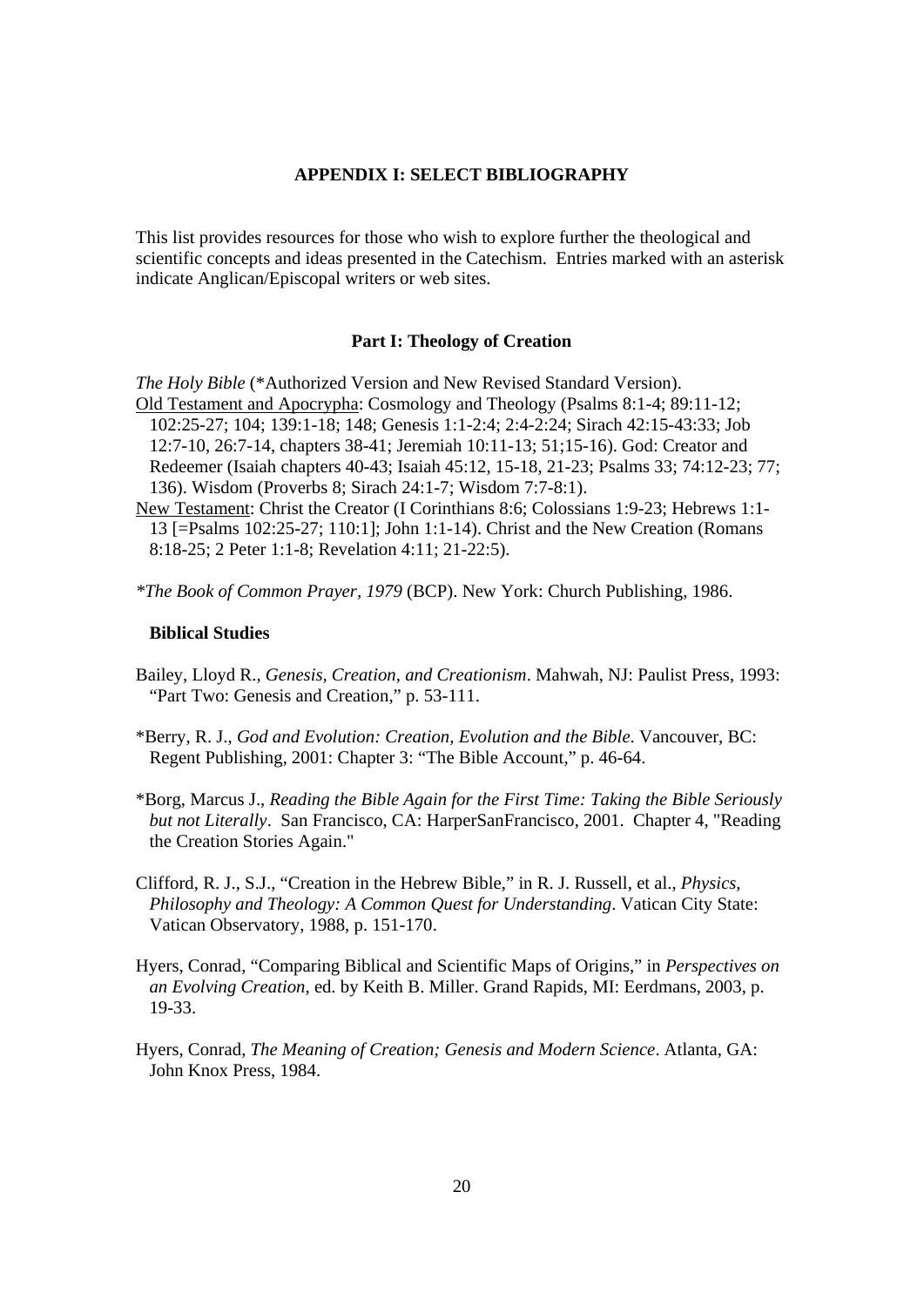\*Schneider, Robert J., "I: What the Bible Teaches about the Creation"; II: Theology of Creation: Historical Perspectives and Fundamental Concepts," in *Science and Faith: perspectives on Christianity and science*: www.berea.edu/SpecialProject/scienceandfaith/.

- Stek, John H., "What Says the Scriptures?" in Howard J. Van Till et al., *Portraits of Creation: Biblical and Scientific Perspectives on the World's Formation*. Grand Rapids, MI: Eerdmans, 1990, p. 203-265.
- Van Till, Howard J., *The Fourth Day; What the Bible and the Heavens are telling us about Creation*. Grand Rapids, MI: Eerdmans, 1986: "Part One: The Biblical View," p. 1-93.

#### **Theological Studies (see also readings listed in Part II, on theology of an evolving creation)**

- Deane-Drummond, Celia, *Creation through Wisdom: Theology and the New Biology.* Edinburgh: T & T Clark, 2000.
- Edwards, Denis, *Breath of Life: A Theology of the Creator Spirit*. Maryknoll, NY: Orbis Books, 2004.
- Hayes, Zachary, OFM, *The Gift of Being: A Theology of Creation*. "New Theology Studies 10." Collegeville, MN: The Liturgical Press, 2001.
- Hayes, Zachary, OFM, *A Window to the Divine: Creation Theology*. Quincy, IL: Franciscan Press, 1997.
- Moltmann, Jürgen, *God in Creation: A New Theology of Creation and the Spirit of God*. The Gifford Lectures, 1984-1985. Minneapolis, MN: Fortress Press, 1993
- Powell, Samuel M., *Participating in God: Creation and Trinity*. "Theology and the Sciences Series." Minneapolis, MN: Fortress Press, 2003.

## **Part II: Creation and Science**

#### **On Science and the Evolutionary World View**

Ayala, Francisco, "Darwin and the Teleology of Nature," in *Science and Religion: In Search of Cosmic Purpose*, ed. by John F. Haught. Washington, DC: Georgetown University Press, 2000, p. 18-41.

Ayala, Francisco, "The Evolution of Life: An Overview," in Russell, R. J., William R. Stoeger, SJ, and Francisco Ayala, ed., *Evolution and Molecular Biology: Scientific*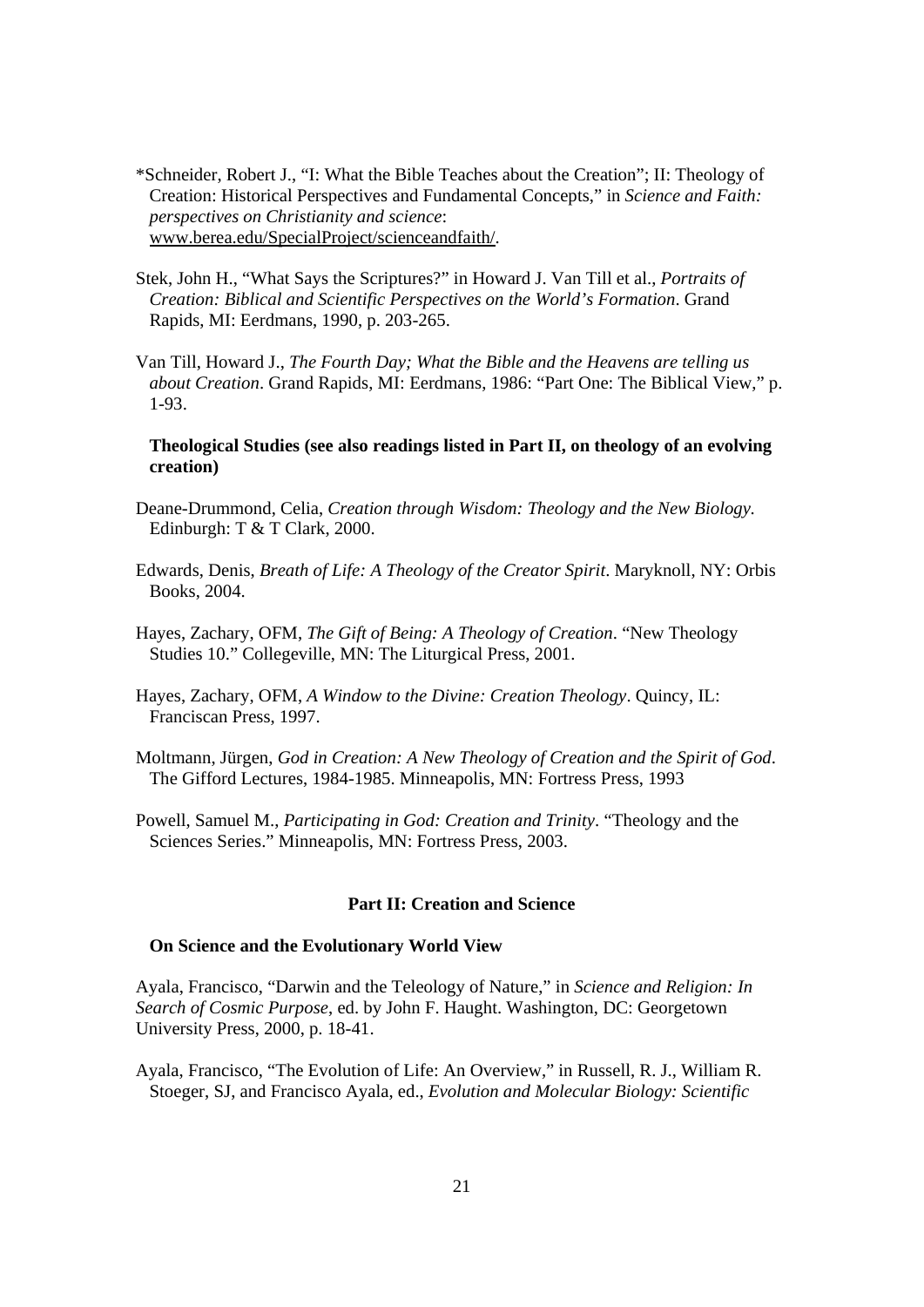*Perspectives on Divine Action*. Vatican City State: Vatican Observatory Publications, 1998, p. 21-57.

- Ferris, Timothy, *The Whole Shebang; A State-of-the-Universe Report*. New York, NY: Simon & Shuster, 1997.
- Fortey, Richard, *Life; A Natural History of the First Four Billion Years of Life on Earth*. New York, NY: Knopf, 1998.

Gray, Terry, "Biochemistry and Evolution," in *Perspectives on an Evolving Creation*, ed. by Keith B. Miller. Grand Rapids, MI: Eerdmans, 2003, p. 256-287.

Miller, Keith B., "Common Descent, Transitional Forms, and the Fossil Record," in *Perspectives on an Evolving Creation*, p. 152-181.

National Center for Science Education: http://www.natcenscied.org/.

- \*Schneider, Robert J., "Essay III: Does the Bible Teach Science?"; "Essay IV: Big Bang and the Universe Story"; "Essay V: Evolution for Christians"; "Essay VI: Human Evolution and the Image of God," in *Science and Faith: perspectives on Christianity and science*: www.berea.edu/SpecialProject/scienceandfaith/.
- Swimme, Brian and Thomas Berry, *The Universe Story: From the Primordial Flaring Forth to the Ecozoic Era—A Celebration of the Unfolding of the Cosmos*. San Francisco, CA: HarperSanFrancisco, reprint edition, 1994.

The Talk.Origins Archive; Exploring the Creation/Evolution Controversy: http://www.talkorigins.org/.

Tattersall, Ian, "Human Evolution: An Overview," in *An Evolving Dialogue*, p. 197-209.

#### **On Theology of an Evolving Creation**

- American Association for the Advancement of Science: Dialogue on Science, Ethics and Religion: http://www.aaas.org/spp/dser/.
- American Scientific Affiliation: http://www.asa3.org/ [an organization of Christians in the sciences].
- Barr, Stephen, *Modern Physics and Ancient Faith.* Notre Dame, IN: University of Notre Dame Press, 2003.
- \*Berry, R. J., *God and Evolution: Creation, Evolution and the Bible*. Vancouver, BC: Regent College Publishing, 2001.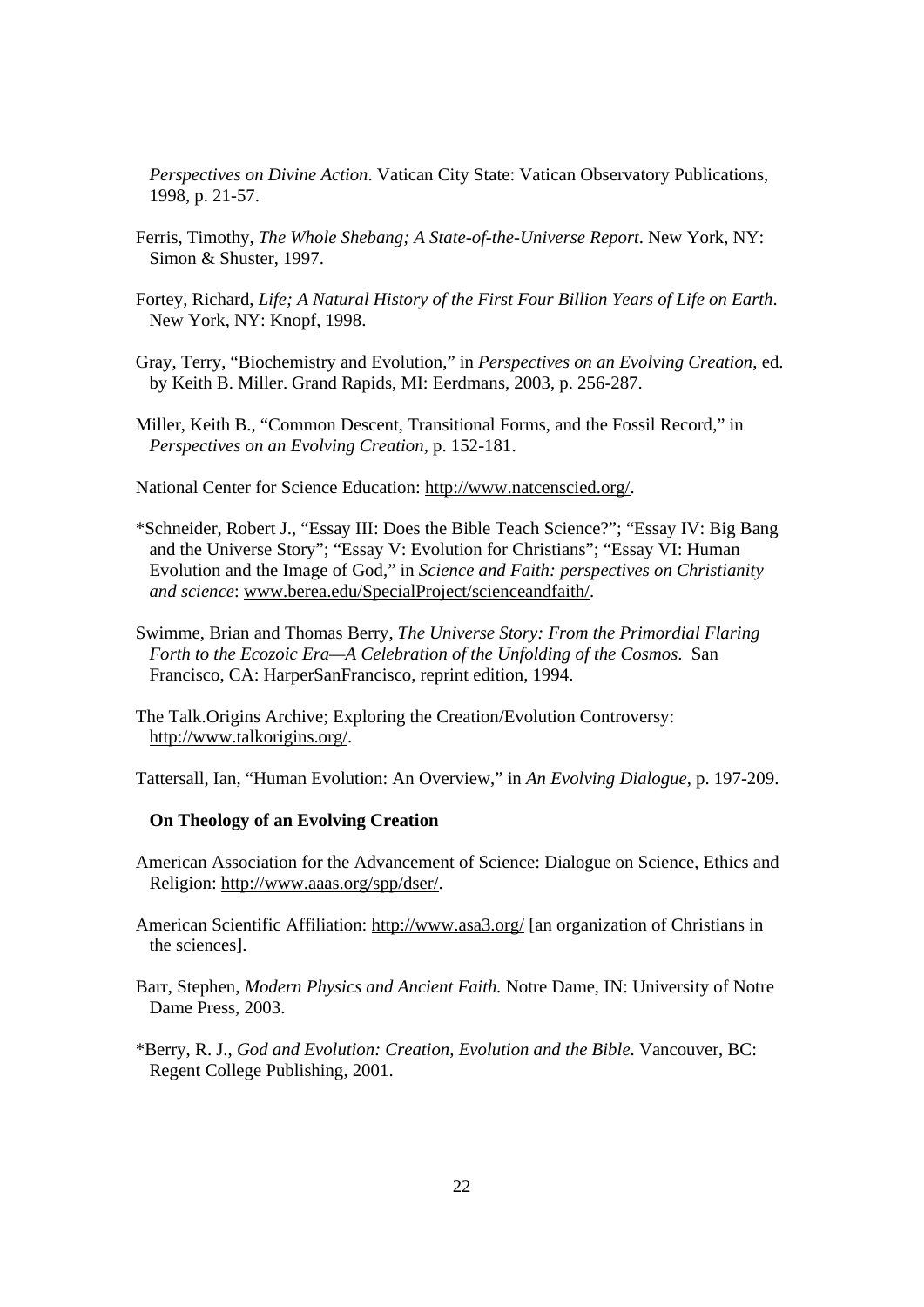\*Bonting, Sjoerd L, *Creation and Double Chaos: Science and Theology in Discussion.*. Theology and the Sciences Series. Minneapolis: Fortress Press, 2005.

Christians in Science (UK): http://www.cis.org.uk/.

- Edwards, Denis, "For Your Immortal Spirit Is in All Things: The Role of the Spirit in Creation," in *Earth Revealing: Earth Healing, Ecology and Christian Theology*. Collegeville, MN: Liturgical Press, 2001.
- Edwards, Denis, *The God of Evolution: A Trinitarian Theology*. Mahwah, NJ: Paulist Press, 1999.
- Haught, John F., *Deeper than Darwin; the Prospect for Religion in the Age of Evolution.*  Boulder, CO: Westview Press, 2003.
- Haught, John F., *God After Darwin: A Theology of Evolution*. Boulder, CO: Westview Press, 2000.
- Haught, John F., *Responses to 101 Questions on God and Evolution*. Mahwah, NJ: Paulist Press, 2001.
- Johnson, Elizabeth, CSJ, "Does God Play Dice? Divine Providence and Chance," in *An Evolving Dialogue: Theological and Scientific Perspectives on Evolution*, [revised and edited by James B. Miller. Harrisburg, PA: Trinity Press International, 2001, p. 353- 370.
- Matsumura, Molleen, ed., *Voices for Evolution*, rev. ed. Berkeley, CA: NCSE, 1995: Part III: Religious Organizations," p. 84-119.
- Miller, Kenneth, *Finding Darwin's God: A Scientist's Search for Common Ground Between God and Evolution*. New York: Cliff Street Books, 1999.
- Murphy, George, *The Cosmos in the Light of the Cross*. Harrisburg, PA: Trinity Press International, 2003.
- \*Peacocke, Arthur, S.O.Sc., "Biological Evolution—A Positive Theological Appraisal," in *Evolution and Molecular Biology*, p. 357-376.
- \*Peacocke, Arthur, S.O.Sc., *Evolution: the Disguised Friend of Faith*. Philadelphia and London: Templeton Foundation Press, 2004.
- \*Peacocke, Arthur, S.O.Sc., *Paths from Science toward God.* Oxford: One World, 2001.
- \*Peacocke, Arthur, S.O.Sc., *Theology for a Scientific Age: Being and Becoming— Natural, Divine, and Human*. "Theology and the Sciences Series." Minneapolis, MN: Fortress Press, 1993.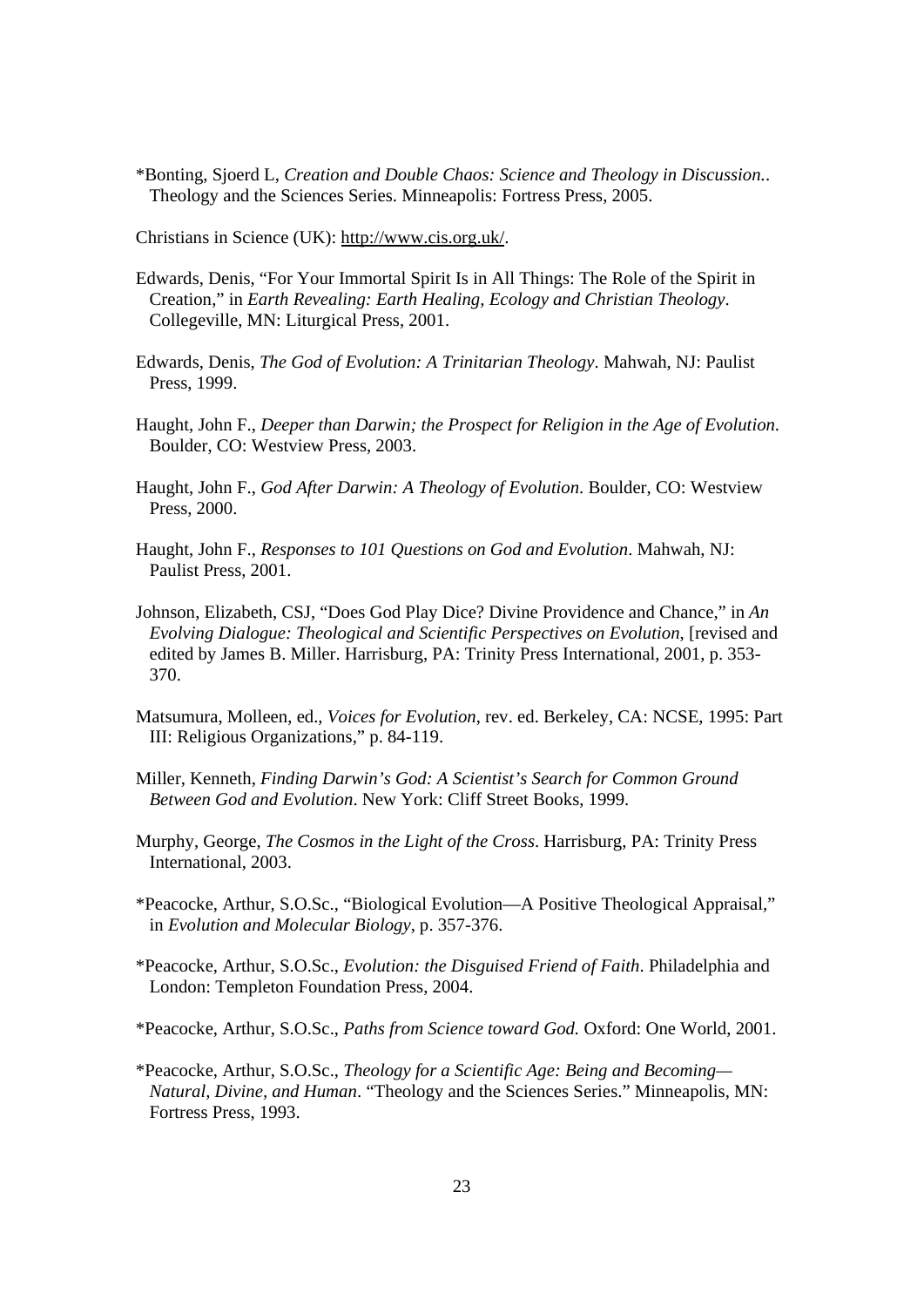- Peters, Ted, ed., *Cosmos as Creation: Theology and Science in Consonance*. Nashville, TN: Abingdon Press, 1989.
- Peters, Ted and Martinez Hewlett, *Evolution from Creation to New Creation: Conflict, Conversation, and Convergence*. Nashville: Abingdon, 2004.
- \*Polkinghorne, John, S.O.Sc. and Michael Welker, eds., *The End of the World and the Ends of God: Science and Theology on Eschatology*. Harrisburg, PA: Trinity Press International, 2001.
- \*Polkinghorne, John, S.O.Sc*., The Faith of a Physicist: Reflections of a Bottom-Up Thinker*. The Gifford Lectures, 1993-1994. "Theology and the Sciences Series." Minneapolis, MN: Fortress Press, 1994.
- \*Polkinghorne, John, S.O.Sc., *The God of Hope and the End of the World*. New Haven, CT: Yale University Press, 2003.
- \*Polkinghorne, John, S.O.Sc., *Quarks, Chaos & Christianity: Questions to Science and Religion*. New York: Crossroads, 1996.
- \*Polkinghorne, John, S.O.Sc., ed., *The Work of Love: Creation as Kenosis*. Grand Rapids, MI: Eerdmans, 2001.
- Van Till, Howard J., "The Fully Gifted Creation," in *Three Views on Creation and Evolution*, ed. by J. P. Moreland and John Mark Reynolds. "Counterpoints Series." Grand Rapids, MI: Zondervan, 1999, p. 159-218.

#### **On Young Earth Creationism and "Intelligent Design"**

Access Research Network: http://www.arn.org/ [Intelligent Design Movement].

Answers in Genesis: http://www.answersingenesis.org/home.aspx [Young Earth Creationism].

Behe, Michael, *Darwin's Black Box: The Biochemical Challenge to Evolution*. New York, NY: The Free Press, 1996.

Behe, Michael, "Evidence for Intelligent Design from Biochemistry," in *An Evolving Dialogue*, p. 445-455.

- Dembski, William, *Intelligent Design: The Bridge Between Science and Theology*. Downers Grove, IL: InterVarsity Press, 1999.
- Dembski, William, "The Intelligent Design Movement," in *An Evolving Dialogue*, p. 439-443.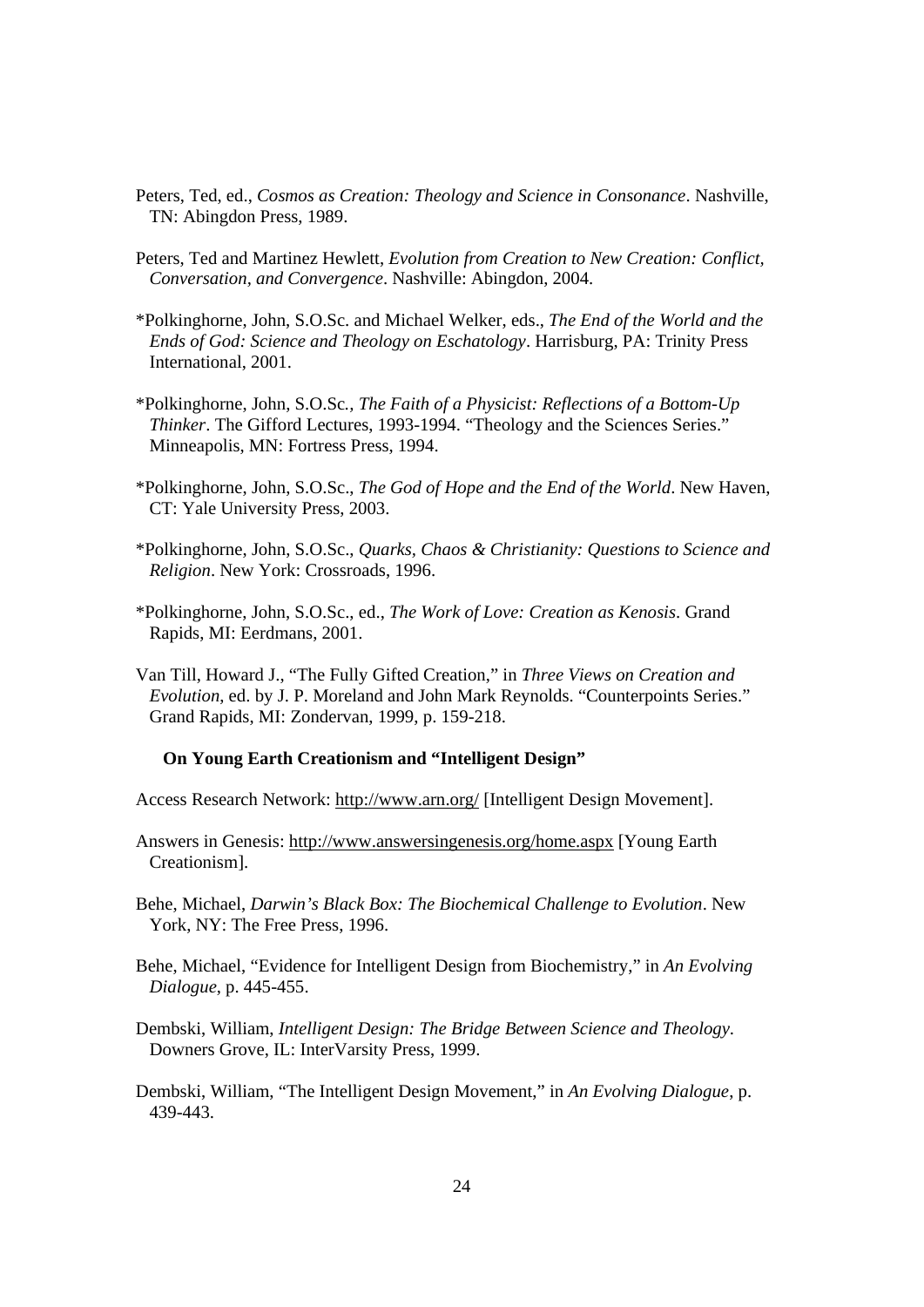- \*General Convention, *The Journal of the General Convention…of the Episcopal Church, New Orleans, 1982*. New York: General Convention, 1983.
- Giberson, Karl W., and Donald A. Yerxa, *Species of Origins: American's Search for a Creation Story*. New York: Roman and Littlefield, 2002.

Institute for Creation Research: http://www.icr.org/ [Young Earth Creationism].

- Morris, Henry M. and John Morris, *The Modern Creation Trilogy: Scripture and Creation, Science and Creation, Society and Creation*. Word Publishing, 1997.
- Numbers, Ronald, "The Creationists," in *An Evolving Dialogue*, p. 279-317.
- Pennock, Robert T., *Intelligent Design Creationism and Its Critics: Philosophical, Theological, and Scientific Perspectives*. Cambridge, MA: MIT Press, 2001.
- Pennock, Robert T., *Tower of Babel; The Evidence against the New Creationism*. Cambridge, MA: MIT Press, 1999.
- Peterson, Gregory R., "The Intelligent-Design Movement: Science or Ideology?" in *Zygon. Journal of Religion and Science* 37 (2002) 7-23.
- Towne, Margaret, *Honest to Genesis; A Biblical and Scientific Challenge to Creationism*. Baltimore: PublishAmerica, 2003.
- Van Till, Howard J., "E Coli at the No Free Lunchroom: Bacterial Flagella and Dembski's Case for Intelligent Design" (http://www.counterbalance.net/id-hvt/indexframe.html0.

#### **Part III: Caring for Creation**

- A Rocha: Christians in Conservation: http://en.arocha.org/home/index.html.
- \*Berry, R. J., ed., *The Care of Creation; focusing concern and action*. Downers Grove, IL: InterVarsity Press, 2000.
- \*Berry, R. J., *God's Book of Works: the Nature and Theology of Nature.* London: T & T Clark, 2003.
- Bouma-Prediger, Steven, *For the beauty of the earth: a Christian vision for creation care*. "Engaging Culture Series." Grand Rapids, MI: Baker Academic, 2001.
- Braaten, Laurie J., "May the Glory of the Lord Endure Forever! Biblical Reflections on Creation Care," in *Perspectives on an Evolving Creation*, p. 414-434.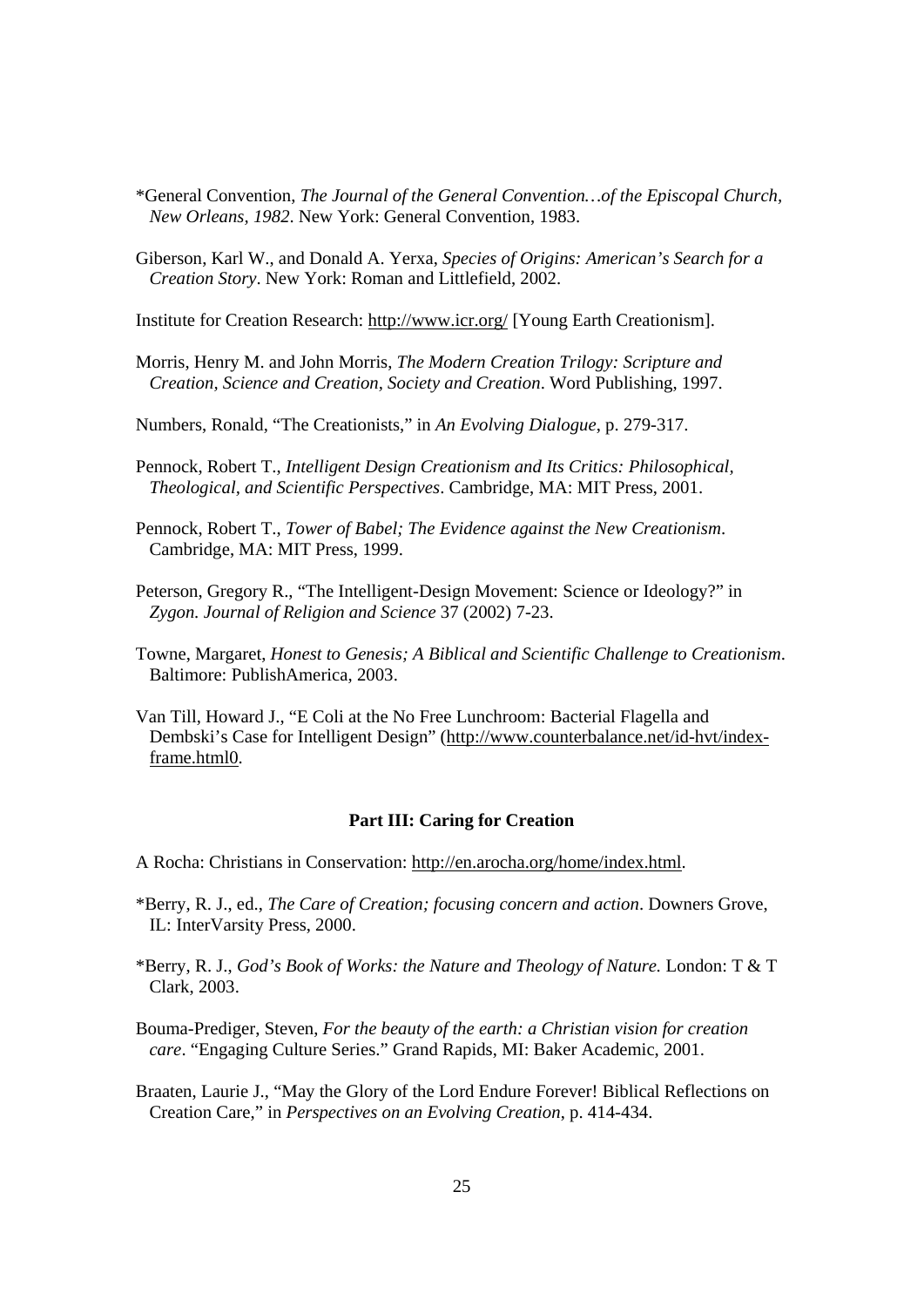- Chapman, Audrey R., Rodney L. Peterson, and \*Barbara Smith-Moran, *Consumption, Population, and Sustainability: Perspectives from Science and Religion*. Washington, DC: Island Press, 2000.
- DeWitt, Calvin B., "Christian Environmental Stewardship: Preparing the Way for Action," in *Perspectives on Science and Christian Faith* 46 (June 1994), p. 80-89 (http://www.asa3.org/ASA/PSCF/1994/PSCF6-94DeWitt.html).

Earth Ministry: http://www.earthministry.org.

\*Eco-Congregation – Scotland: http://www.ecocongregation.org/scotland/.

Eco-Justice Ministries: http://www.eco-justice.org/.

- Edwards, Denis, *Jesus and the Cosmos*. Mahwah, NJ: Paulist Press, 1991.
- \*Episcopal Ecological Network: Caring for God's Creation, Called to be Stewards: http://eenonline.org/.
- Evangelical Environmental Network and *Creation Care* Magazine: http://www.creationcare.org/.
- Hessel, Dieter T., and Rosemary Radford Ruether, *Christianity and Ecology: Seeking the Well-being of Earth and Humans.* Cambridge, MA: Harvard University Press, 2000.
- McFague, Sallie, The *Body of God: An Ecological Theology*. Minneapolis, MN: Fortress Press, 1993.
- McFague, Sallie, *Super, Natural Christians: How We Should Love Nature*. Minneapolis, MN: Fortress Press, 1998.
- Oelschlaeger, Max. *Caring for creation; an ecumenical approach to the environmental crisis*. New Haven, CT: Yale University Press, 1994.

Santmire, H. Paul, *The Travail of Nature: The Ambiguous Ecological Promise of Christian Theology.* Minneapolis, MN: Fortress Press, 1985.

Santmire, H. Paul, *Nature Reborn: The Ecological and Cosmic Promise of Christian Theology.* Minneapolis, MN: Fortress Press, 2000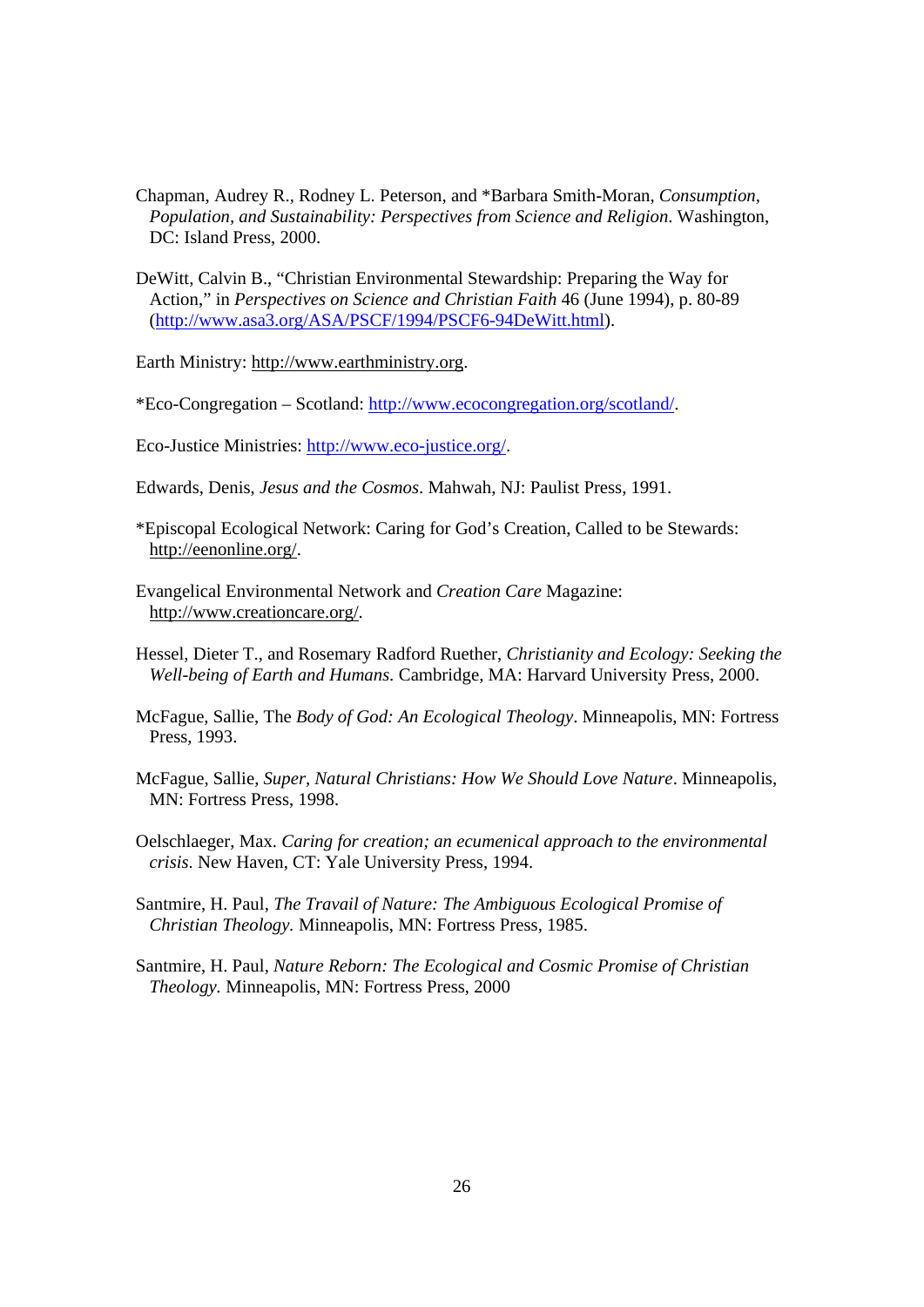## **APPENDIX II: PREACHING ON CREATION: A LECTIONARY GUIDE** Compiled by Josephine Borgeson

Often a preacher might emphasize creation on an "Earth Sunday," usually the Sunday nearest to Earth Day (April 22), or on the Sunday before the Rogation Days. Sometimes the sermon for St. Francis' Day (October 4) stresses creation themes. Preachers will also know that Trinity Sunday is an appropriate time to look at the activity of all three Persons in creation. When liturgists consider where scripture passages mentioning divine action in creation occur in the lectionary, though, they see that it is possible to stress creation themes year round.

Below, the scripture passages mentioned in the Catechism of Creation are listed again. Following them are notes showing when those passages, or portions of them, come up in the Episcopal Lectionary and the Revised Common Lectionary. Note that the seasonal festivals of lessons and music and a number of red letter days are not repeated in the RCL listings.

## **Scripture Passages mentioned in the Catechism of Creation**

Old Testament and Apocrypha: Cosmology and Theology (Psalms 8:1-4; 89:11-12; 102:25-27; 104; 139:1-18; 148; Genesis 1:1-2:4; 2:4-2:24; Sirach 42:15-43:33; Job 12:7- 10, 26:7-14, chapters 38-41; Jeremiah 10:11-13; 51;15-16). God: Creator and Redeemer (Isaiah chapters 40-43; Isaiah 45:12, 15-18, 21-23; Psalms 33; 74:12-23; 77; 136). Wisdom (Proverbs 8; Sirach 24:1-7; Wisdom 7:7-8:1). New Testament: Christ the Creator (I Corinthians 8:6; Colossians 1:9-23; Hebrews 1:1- 13 [cf. Psalms 102:25-27; 110:1]; John 1:1-14). Christ and the New Creation (Romans 8:18-25; 2 Peter 1:1-8; Revelation 4:11; 21-22:5).

#### **Creation passages in the Episcopal Lectionary** (*The Book of Common Prayer*, 1979)

#### **Year A**

Advent and Christmas Festivals of Lessons and Music Gen 2:4ff.

Christmas Day III Hebrews 1:1-12 John 1:1-14

Christmas Festival of Lessons and Music Gen 2:4ff. Hebrews 1:1-12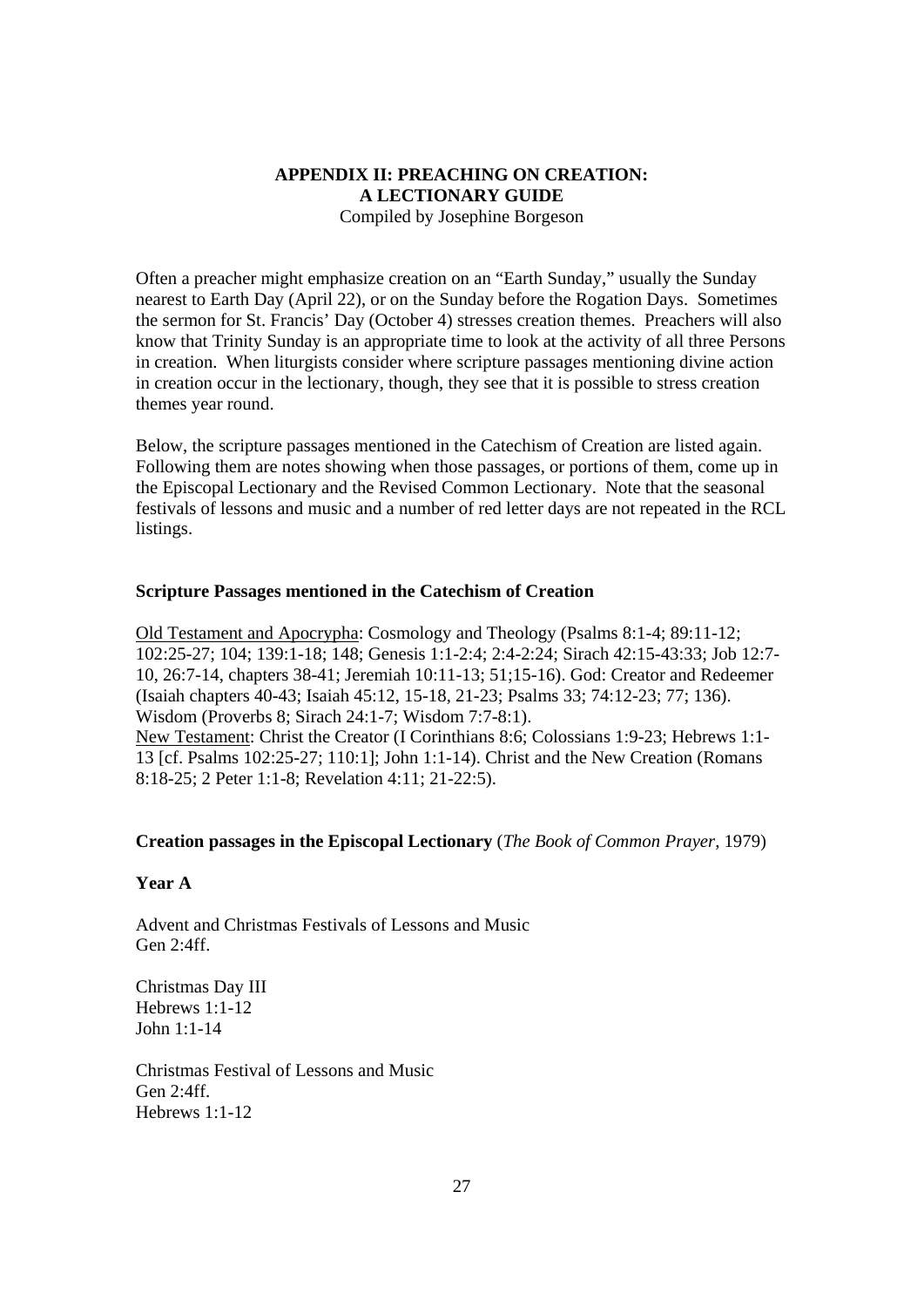John 1:1-14

First Sunday after Christmas Day John 1:1-14

Holy Innocents, December 28 Revelation 21:1-7

Holy Name, January 1 Psalm 8

The First Sunday after the Epiphany, The Baptism of Our Lord Psalm 89:11-12 Isaiah 42:1-9

Third Sunday after the Epiphany Psalm 139:1-17

First Sunday in Lent Genesis 2:4ff.

Second Sunday in Lent Psalm 33:12-22

St. Joseph, March 19 Psalm 89:11-12

Palm Sunday Isaiah 45:21-23

Monday in Holy Week Isaiah 42:1-9

The Great Vigil of Easter Psalm 33:1-11 Genesis 1:1 -2:2

Easter Day, evening service Psalm 136

Thursday in Easter Week Psalm 8

Sixth Sunday of Easter Psalm 148 Isaiah 41:17-21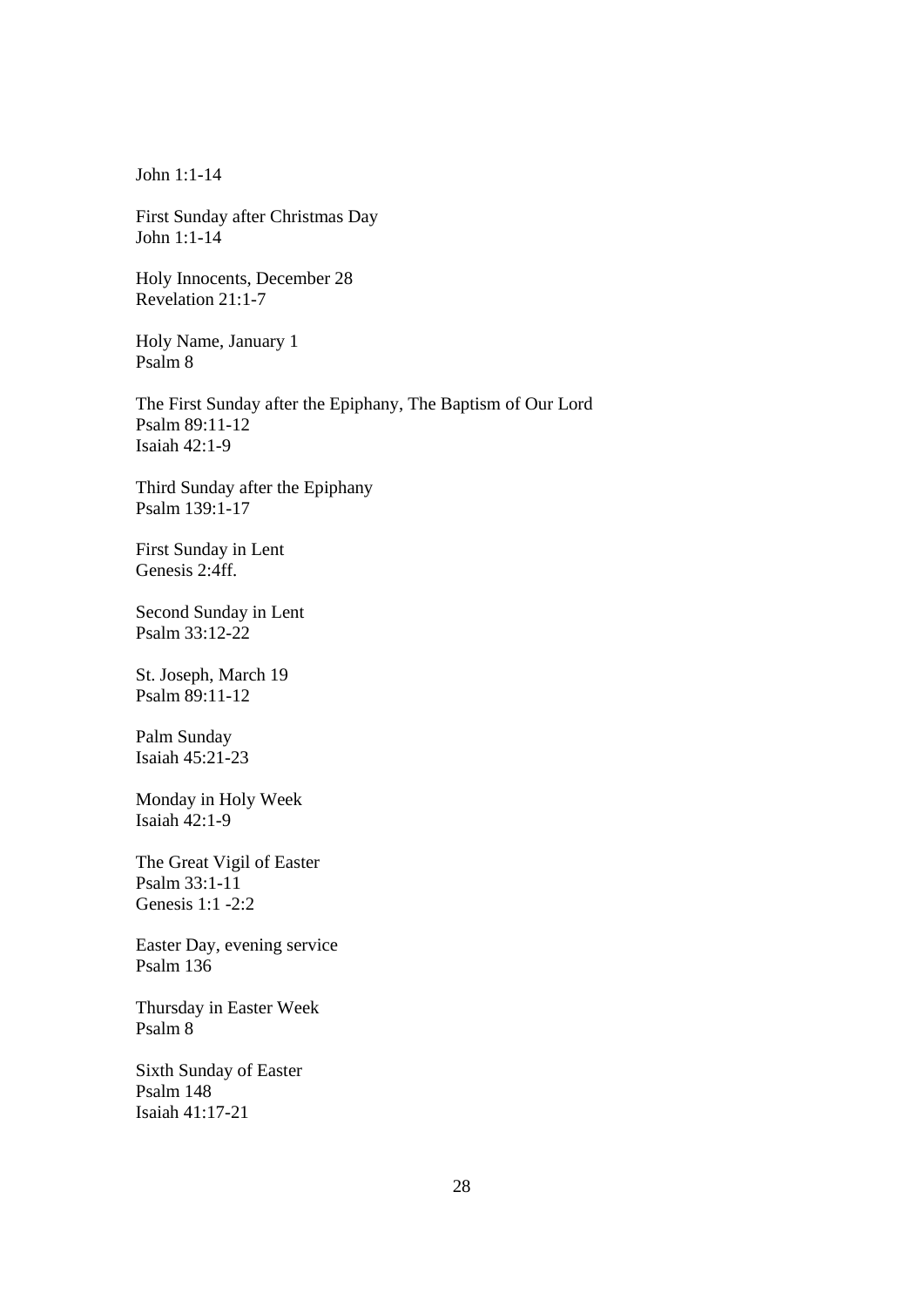The Day of Pentecost, Early or Vigil Service Psalm 33:12-22 Romans 8:18-25

The Day of Pentecost, Principal Service Psalm 104:25-37

Trinity Sunday Genesis 1:1—2:3

St. Barnabas, June 11 Isaiah 42:5-12

Proper 8 Psalm 89:11-12

Proper 11 Romans 8:18-25

Holy Cross Day, September 14 Isaiah 45:21-25

## **Year B**

Advent and Christmas Festivals of Lessons and Music Gen 2:4ff.

Christmas Day III Hebrews 1:1-13 John 1:1-14

Christmas Festival of Lessons and Music Gen 2:4ff. Hebrews 1:1-13 John 1:1-14

First Sunday after Christmas Day John 1:1-14

Holy Innocents, December 28 Revelation 21:1-7

Holy Name, January 1 Psalm 8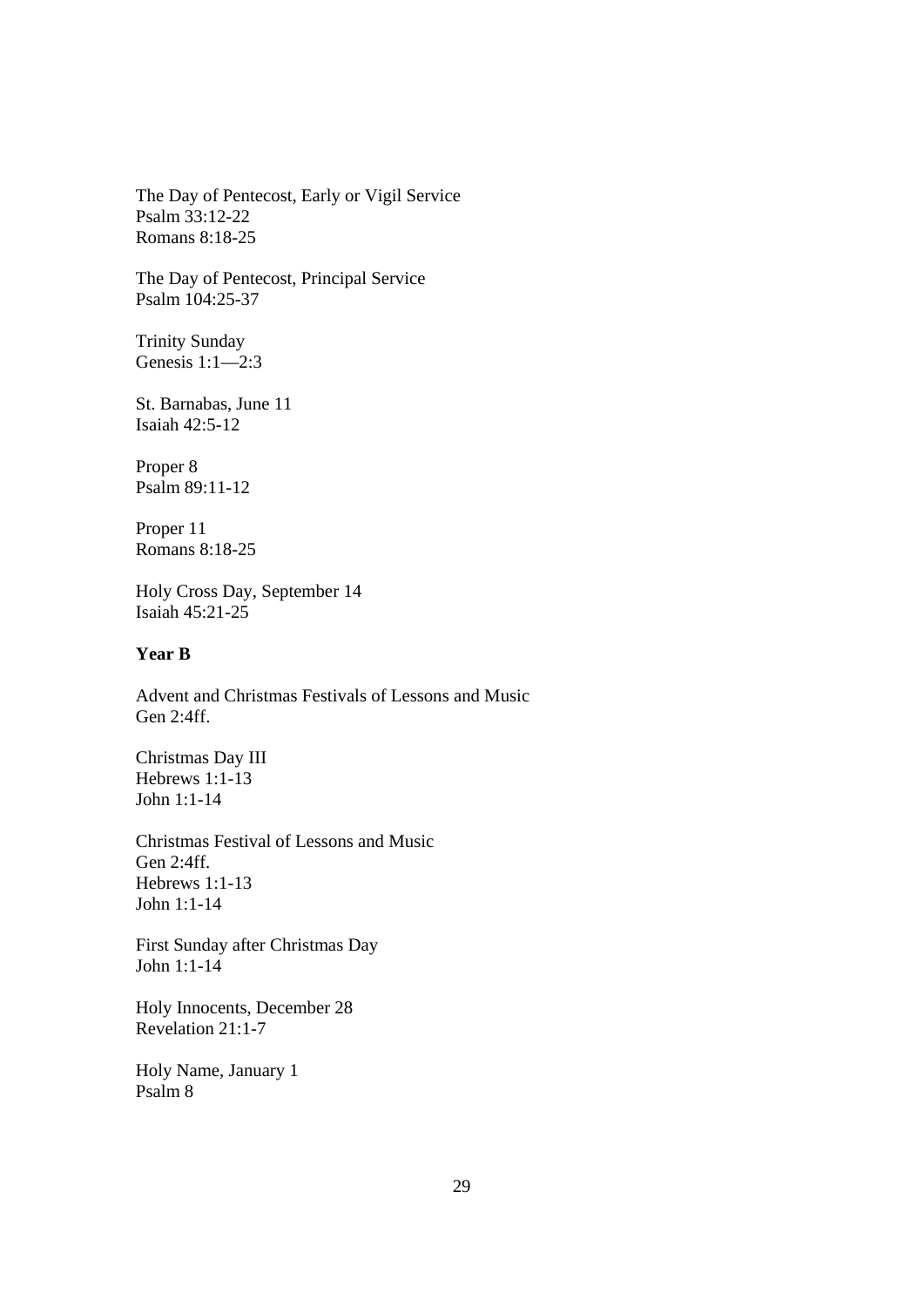The First Sunday after the Epiphany, The Baptism of Our Lord Psalm 89:11-12 Isaiah 42:1-9

Fourth Sunday after the Epiphany 1 Corinthians 8:6

Seventh Sunday after the Epiphany Isaiah 43:18-25

St. Joseph, March 19 Psalm 89:11-12

Palm Sunday Isaiah 45:21-23

Monday in Holy Week Isaiah 42:1-9

The Great Vigil of Easter Psalm 33 Genesis 1:1 -2:3

Easter Day, evening service Psalm 136

Tuesday in Easter Week Psalm 33:18-22

Thursday in Easter Week Psalm 8

Sixth Sunday of Easter Psalm 33 Isaiah 45:11-13, 18-19

The Day of Pentecost, Early or Vigil Service Psalm 33:12-22 Romans 8:18-25

The Day of Pentecost, Principal Service Psalm 104:25-37

Proper 2 Isaiah 43:18-25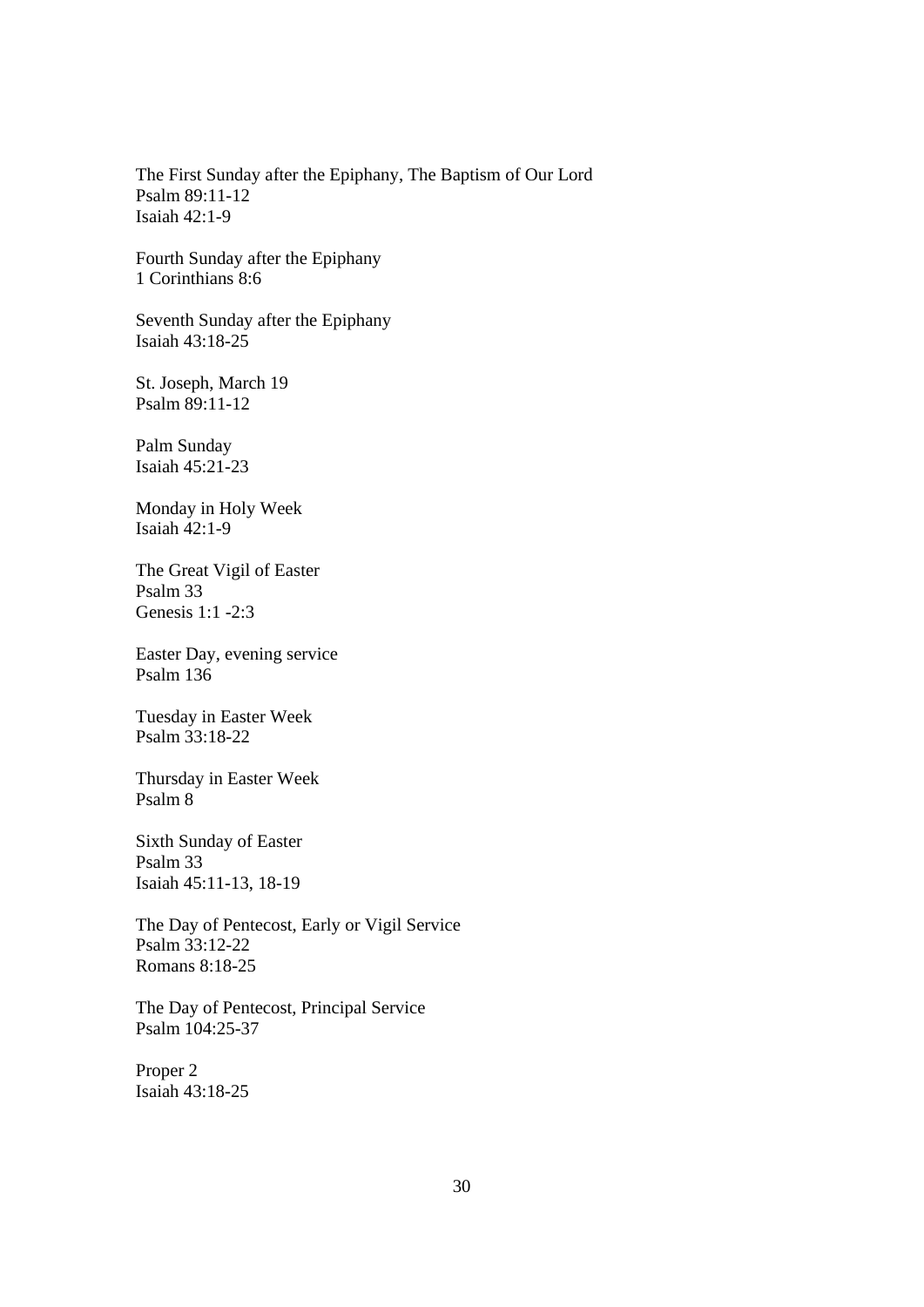St. Barnabas, June 11 Isaiah 42:5-12

Proper 7 Job 38:1-11, 16-18

Holy Cross Day, September 14 Isaiah 45:21-25

Proper 22 Psalm 8 Genesis 2:18-24

## **Year C**

Advent and Christmas Festivals of Lessons and Music Gen 2:4ff.

Christmas Day III Hebrews 1:1-13 John 1:1-14

Christmas Festival of Lessons and Music Gen 2:4ff. Hebrews 1:1-13 John 1:1-14 First Sunday after Christmas Day John 1:1-14

Holy Innocents, December 28 Revelation 21:1-7

Holy Name, January 1 Psalm 8

The First Sunday after the Epiphany, The Baptism of Our Lord Psalm 89:11-12 Isaiah 42:1-9

Fifth Sunday in Lent Isaiah 43:16-21

St. Joseph, March 19 Psalm 89:11-12

Palm Sunday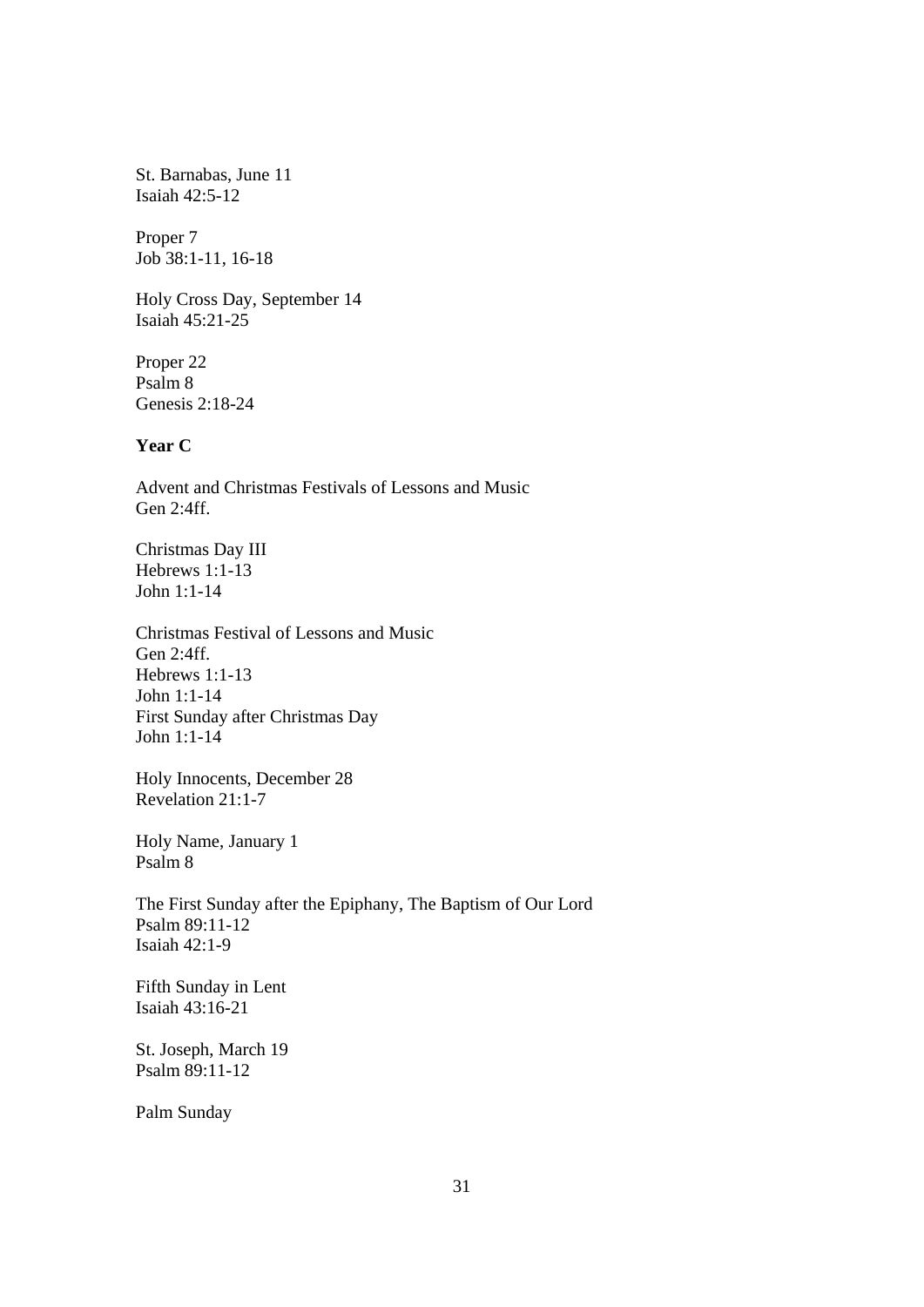Isaiah 45:21-23

Monday in Holy Week Isaiah 42:1-9

The Great Vigil of Easter Psalm 33 Genesis 1:1—2:3

Easter Day, evening service Psalm 136

Tuesday in Easter Week Psalm 33:18-22

Thursday in Easter Week Psalm 8

Third Sunday of Easter Psalm 33

Sixth Sunday of Easter Revelation 21:22—22:5

The Day of Pentecost, Early or Vigil Service Psalm 33:12-22 Romans 8:18-25

The Day of Pentecost, Principal Service Psalm 104:25-37

Trinity Sunday Revelation 4:11

St. Barnabas, June 11 Isaiah 42:5-12

Proper 10 Colossians 1:9-14

Proper 14 Psalm 33

Holy Cross Day, September 14 Isaiah 45:21-25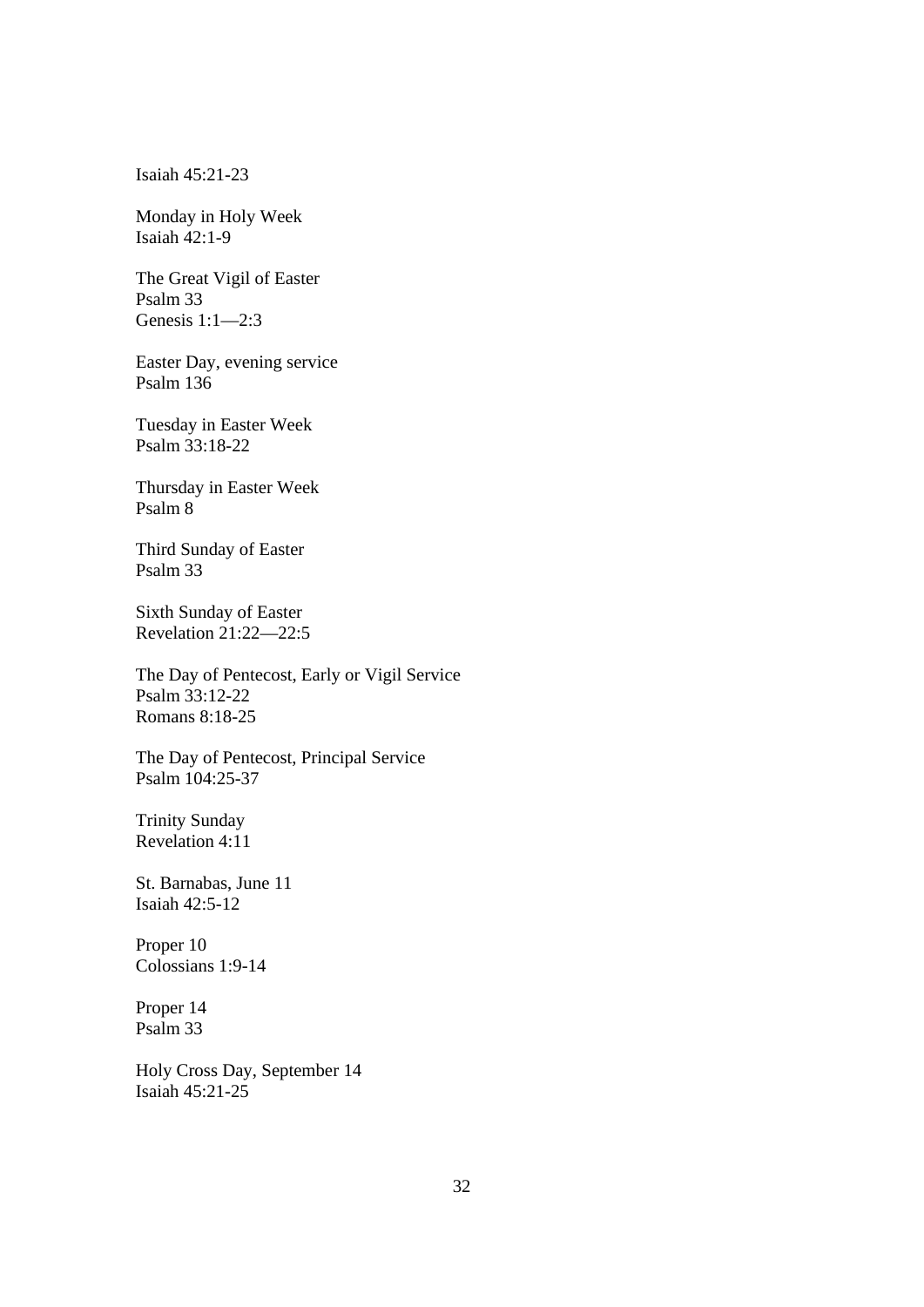Proper 29, The Last Sunday after Pentecost Colossians 1:11-20

## **Creation passages in the Revised Common Lectionary Year A**

Christmas Day III Hebrews 1:1-12

Holy Name, January 1 Psalm 8

Second Sunday after Christmas Day Sirach 24:1-7 John 1:1-14

First Sunday after the Epiphany, the Baptism of Our Lord Isaiah 42:1-9

First Sunday in Lent Genesis 2:15-17

Monday in Holy Week Isaiah 42:1-9

The Great Vigil of Easter Psalm 136 Genesis 1:1—2:4 Proverbs 8

Trinity Sunday Psalm 8 Genesis 1:1—2:4

Proper 5 Psalm 33:1-12

Proper 11 Psalm 139:1-11 Romans 8:12-25

## **Year B**

Second Sunday of Advent Isaiah 40:1-11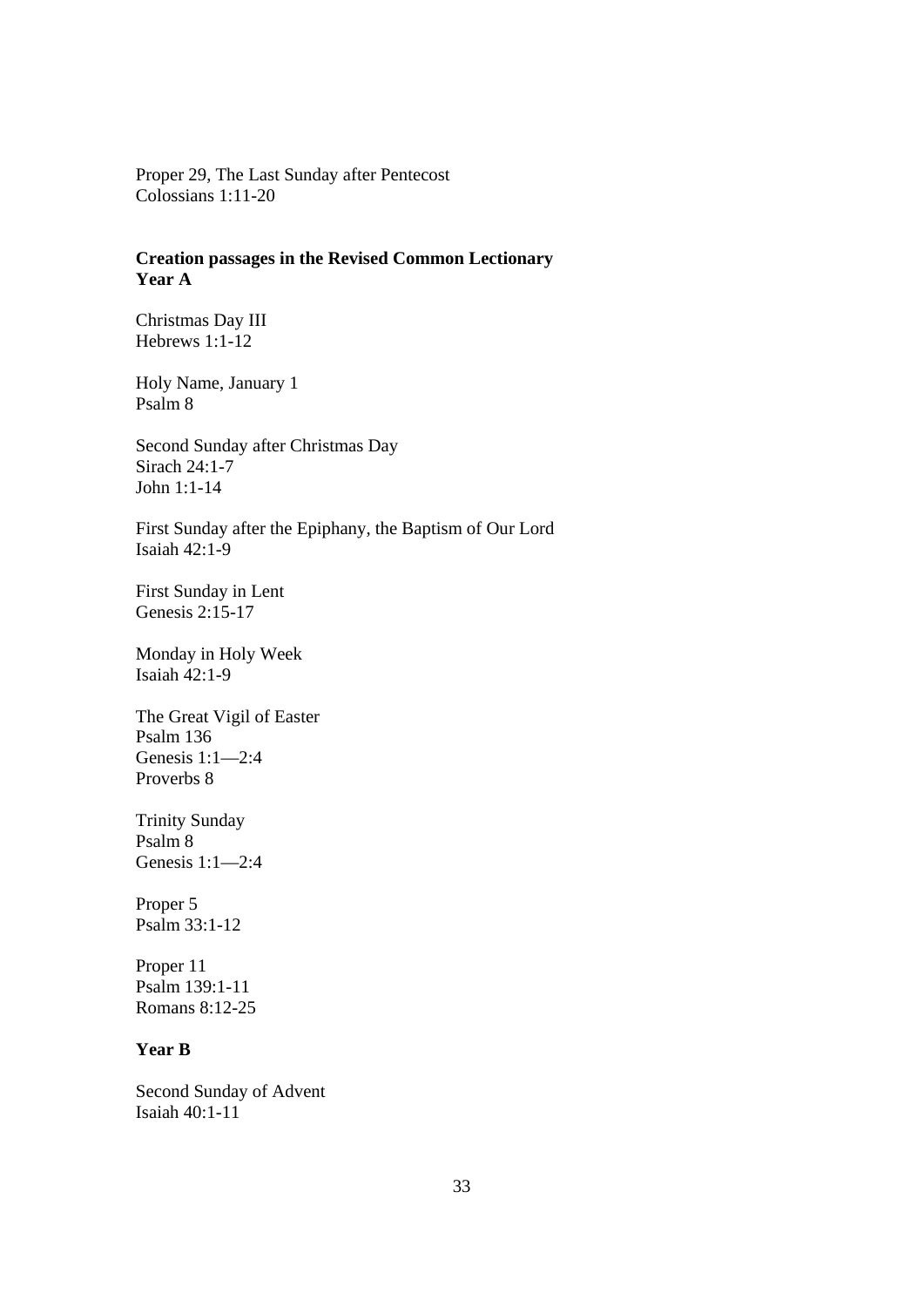Christmas Day III Hebrews 1:1-12

First Sunday after Christmas Day Psalm 148

Holy Name, January 1 Psalm 8

Second Sunday after Christmas Day Sirach 24:1-7 John 1:1-14

First Sunday after the Epiphany, The Baptism of Our Lord Genesis 1:1—2:4

Second Sunday after the Epiphany Psalm 139:1-6, 13-18

Fourth Sunday after the Epiphany I Corinthians 8:6

Fifth Sunday after the Epiphany Isaiah 40:21-31

Seventh Sunday after the Epiphany Isaiah 43:18-25

Monday in Holy Week Isaiah 42:1-9

The Great Vigil of Easter Psalm 136 Genesis 1:1—2:4 Proverbs 8

Day of Pentecost Romans 8:22-25

Proper 4 Psalm 139:1-6, 13-18

Proper 7 Job 38:1-11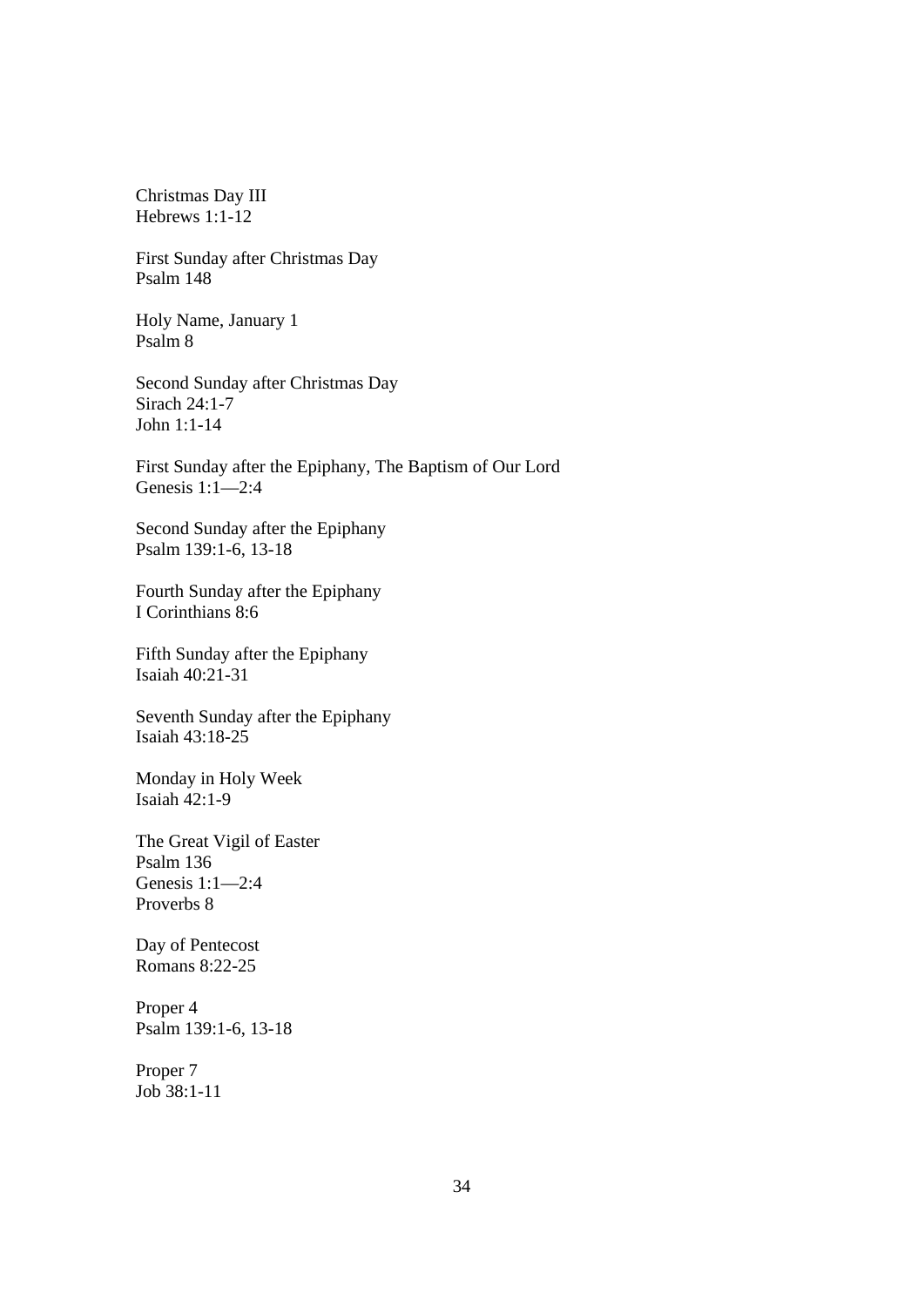Proper 19 Wisdom 7:26—8:1

Proper 22 Psalm 8 Genesis 2:18-24 Hebrews 1:1-4

Proper 24 Psalm 104 Job 38:1-7(34-41)

All Saints' Day Revelation 21:1-6a

## **Year C**

Christmas Day III Hebrews 1:1-12

First Sunday after Christmas Day Psalm 148

Holy Name, January 1 Psalm 8

Second Sunday after Christmas Day Sirach 24:1-7 John 1:1-14

First Sunday after the Epiphany, the Baptism of Our Lord Isaiah 43:1-7

Fifth Sunday in Lent Isaiah 43:16-21

Monday in Holy Week Isaiah  $42:1-9$ 

The Great Vigil of Easter Psalm 136 Genesis 1:1—2:4 Proverbs 8

Fifth Sunday in Easter Psalm 148